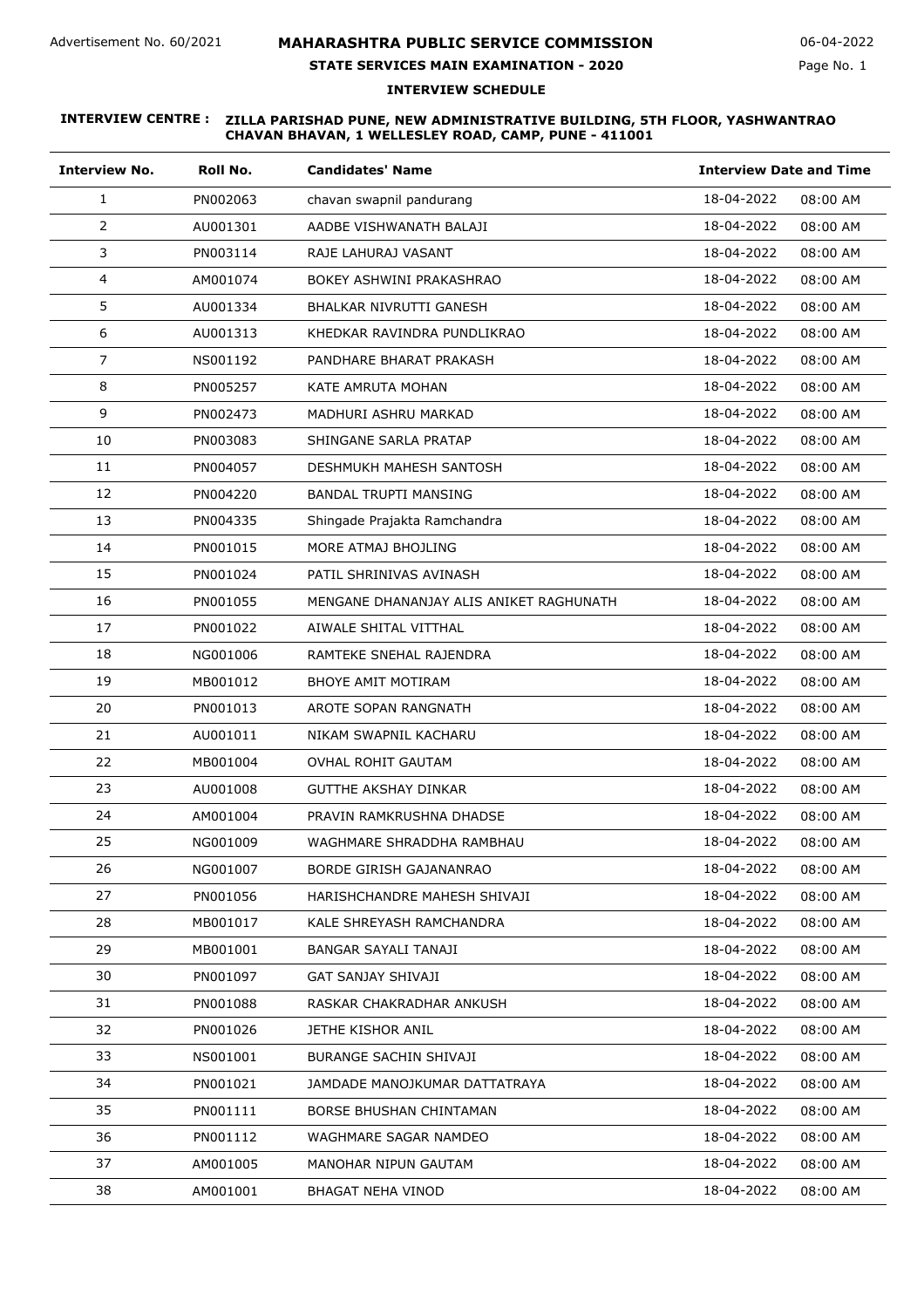# **STATE SERVICES MAIN EXAMINATION - 2020**

Page No. 2

# **INTERVIEW SCHEDULE**

| <b>Interview No.</b> | Roll No. | <b>Candidates' Name</b>     | <b>Interview Date and Time</b> |
|----------------------|----------|-----------------------------|--------------------------------|
| 39                   | PN001095 | KAMBALE JYOTI HINDURAO      | 18-04-2022<br>08:00 AM         |
| 40                   | PN001244 | KABRA ISHWAR NARAYAN        | 18-04-2022<br>08:00 AM         |
| 41                   | PN002135 | HEMKRUSHNA PREMLAL PISADE   | 18-04-2022<br>08:00 AM         |
| 42                   | PN001345 | SANKPAL PRASAD TUKARAM      | 08:00 AM<br>18-04-2022         |
| 43                   | PN002019 | KHEDEKAR PRASAD SAMADHAN    | 08:00 AM<br>18-04-2022         |
| 44                   | PN002118 | DESHMUKH GANESH SHANTARAM   | 18-04-2022<br>08:00 AM         |
| 45                   | PN002082 | SHINGADE VIKAS SHANTARAM    | 18-04-2022<br>08:00 AM         |
| 46                   | MB001105 | Patil Ganesh Prakash        | 18-04-2022<br>08:00 AM         |
| 47                   | PN001119 | KALE SHUBHAM SANJAY         | 18-04-2022<br>08:00 AM         |
| 48                   | PN001072 | SOLANKAR AMOL MAHADEO       | 18-04-2022<br>08:00 AM         |
| 49                   | PN002067 | SABLE SWAPNIL VASANT        | 08:00 AM<br>18-04-2022         |
| 50                   | PN001341 | Vikrant Krushna Jadhav      | 18-04-2022<br>08:00 AM         |
| 51                   | PN001385 | <b>GHAIL SWAPNALI SUNIL</b> | 18-04-2022<br>08:00 AM         |
| 52                   | PN002040 | HULGE KALYAN PANDHARI       | 18-04-2022<br>08:00 AM         |
| 53                   | PN001451 | JADHAV SHUBHAM SUDHIR       | 18-04-2022<br>08:00 AM         |
| 54                   | AU001023 | sukre maloji khanduji       | 18-04-2022<br>08:00 AM         |
| 55                   | PN001190 | JADHAV PRADIP SUBHASH       | 18-04-2022<br>08:00 AM         |
| 56                   | PN002081 | SONAWALE PRASHANT LALASO    | 18-04-2022<br>08:00 AM         |
| 57                   | PN001166 | SHENDE SHARMILA AJINATH     | 08:00 AM<br>18-04-2022         |
| 58                   | AU001019 | PAWAR DHANASHRI SUDHAKAR    | 18-04-2022<br>08:00 AM         |
| 59                   | AM001023 | NEMADE ASHWINI ASHOK        | 08:00 AM<br>18-04-2022         |
| 60                   | PN001162 | KIRAVE RAJU DUNDA           | 18-04-2022<br>08:00 AM         |
| 61                   | PN001400 | <b>GADAKH MAHESH KAILAS</b> | 19-04-2022<br>08:00 AM         |
| 62                   | PN001300 | BARBOLE KEDAR PRAKASH       | 19-04-2022<br>08:00 AM         |
| 63                   | PN001152 | KHETRE SACHIN SUBHASH       | 19-04-2022<br>08:00 AM         |
| 64                   | PN002279 | WAYADANDE TUSHAR DHONDIRAM  | 08:00 AM<br>19-04-2022         |
| 65                   | PN001221 | BHAGAT PRASHIK BHOJRAJ      | 19-04-2022<br>08:00 AM         |
| 66                   | PN001319 | KANADI KUSUMKUMARI BABU     | 19-04-2022<br>08:00 AM         |
| 67                   | PN002110 | SHELKE PRATIK SUNIL         | 19-04-2022<br>08:00 AM         |
| 68                   | NG001015 | PATIL ANSHAYA ANIL          | 19-04-2022<br>08:00 AM         |
| 69                   | PN001229 | WADHAI MAHESH SURESH        | 19-04-2022<br>08:00 AM         |
| 70                   | PN002188 | IRKAR PRASHANT SHIVAJIRAO   | 19-04-2022<br>08:00 AM         |
| 71                   | NS001059 | AMBEKAR VAIBHAV CHANDRAKANT | 19-04-2022<br>08:00 AM         |
| 72                   | MB001063 | Sonawane Nisha Haresh       | 19-04-2022<br>08:00 AM         |
| 73                   | PN001395 | Wagaskar Suraj Bhaskar      | 19-04-2022<br>08:00 AM         |
| 74                   | AU001031 | KAKARWAL SURAJ CHAMPALAL    | 19-04-2022<br>08:00 AM         |
| 75                   | PN001174 | SHINDE PRAMILA SURESH       | 19-04-2022<br>08:00 AM         |
| 76                   | PN002157 | MANE RUPALI GANPAT          | 19-04-2022<br>08:00 AM         |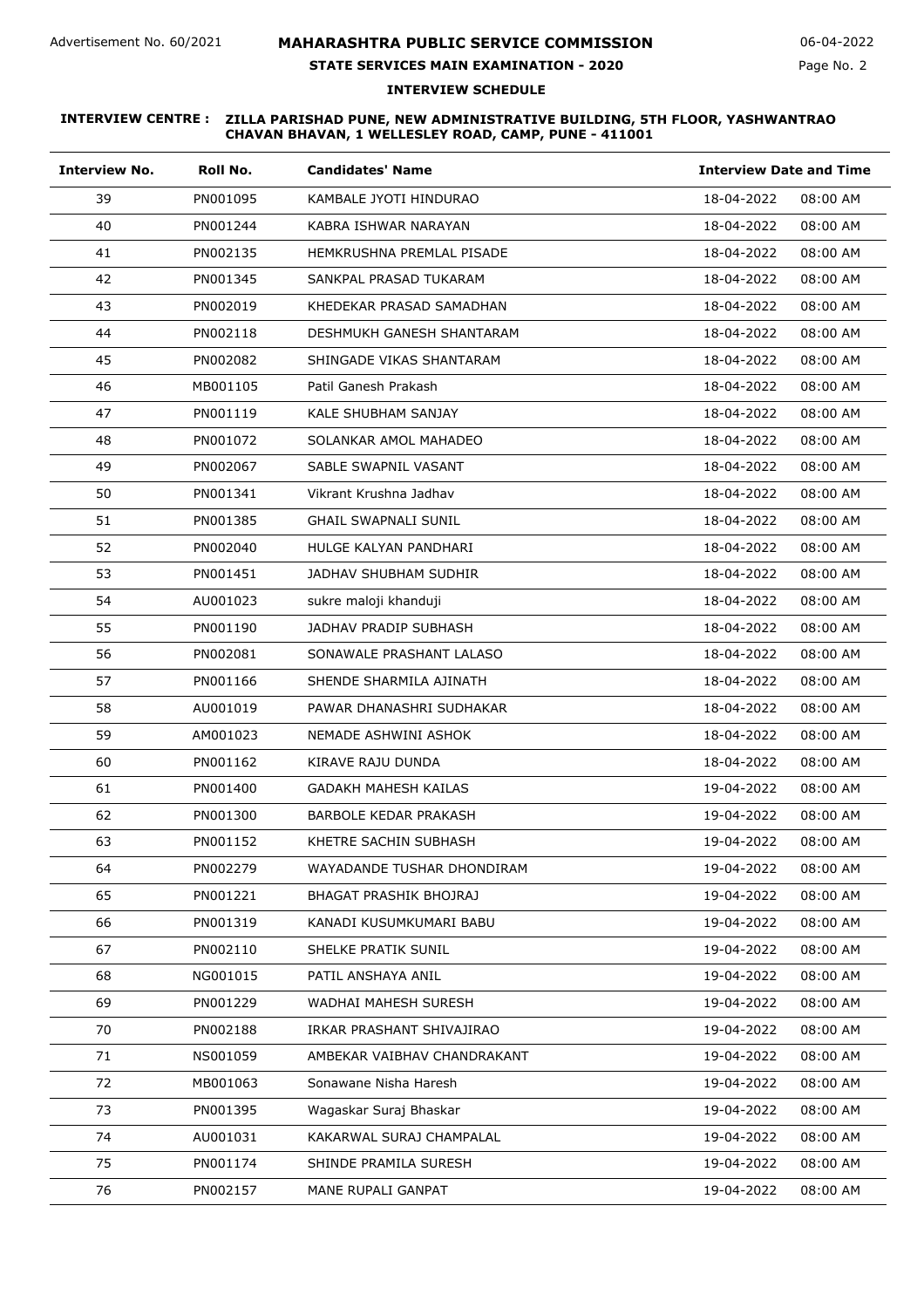## **STATE SERVICES MAIN EXAMINATION - 2020**

# **INTERVIEW SCHEDULE**

| <b>Interview No.</b> | Roll No. | <b>Candidates' Name</b>        | <b>Interview Date and Time</b> |          |
|----------------------|----------|--------------------------------|--------------------------------|----------|
| 77                   | PN001399 | <b>GORE SOMESHWAR BHANUDAS</b> | 19-04-2022                     | 08:00 AM |
| 78                   | NG001014 | SHAIKH SOHEL EKRAMTULLA        | 19-04-2022                     | 08:00 AM |
| 79                   | PN002051 | THOKAL AKSHAY SARANGDHAR       | 19-04-2022                     | 08:00 AM |
| 80                   | AU001026 | Jadhav Rupali Bhaginath        | 19-04-2022                     | 08:00 AM |
| 81                   | PN001081 | KOLI SUREKHA DASHARATH         | 19-04-2022                     | 08:00 AM |
| 82                   | NS001052 | SAVALE SAGAR RAVINDRA          | 19-04-2022                     | 08:00 AM |
| 83                   | PN002101 | KAMBALE SUREKHA SOUDAGAR       | 19-04-2022                     | 08:00 AM |
| 84                   | PN002240 | POWAR RAHUL SHASHIKANT         | 19-04-2022                     | 08:00 AM |
| 85                   | PN001337 | ANMOL KORE                     | 19-04-2022                     | 08:00 AM |
| 86                   | AU001339 | CHAUDHARI VINOD VISHWANATH     | 19-04-2022                     | 08:00 AM |
| 87                   | PN001211 | VANKHANDE SONALI MOHAN         | 19-04-2022                     | 08:00 AM |
| 88                   | PN002241 | PANSARE SONALI SUBHASH         | 19-04-2022                     | 08:00 AM |
| 89                   | PN001455 | SANGLE BHUSHAN MHALU           | 19-04-2022                     | 08:00 AM |
| 90                   | AM001029 | KARAWATE AKASH GAJANAN         | 19-04-2022                     | 08:00 AM |
| 91                   | AU001117 | PAWARA ARJUN GUNJARYA          | 19-04-2022                     | 08:00 AM |
| 92                   | NS001044 | <b>GABHALE ROSHAN SHANKAR</b>  | 19-04-2022                     | 08:00 AM |
| 93                   | PN002239 | MANJARE PADMA TANAJI           | 19-04-2022                     | 08:00 AM |
| 94                   | PN001440 | JADHAV DHEERAJ RAMESH          | 19-04-2022                     | 08:00 AM |
| 95                   | PN002173 | kore pradeep shivajirao        | 19-04-2022                     | 08:00 AM |
| 96                   | PN002247 | KHANDARE VISHWAJIT ASHOKRAO    | 19-04-2022                     | 08:00 AM |
| 97                   | PN001203 | ROGE KIRAN HARIPRASAD          | 19-04-2022                     | 08:00 AM |
| 98                   | PN001282 | DHARME BAJIRANG BALASAHEB      | 19-04-2022                     | 08:00 AM |
| 99                   | PN002311 | JADHAV AKASHAY KAILASH         | 19-04-2022                     | 08:00 AM |
| 100                  | PN002180 | YEWALE AKSHAY SHRIKANT         | 19-04-2022                     | 08:00 AM |
| 101                  | PN002198 | AKSHAY SHIVAJI BHALEKAR        | 19-04-2022                     | 08:00 AM |
| 102                  | PN001123 | DHOPE AJIT GANPAT              | 19-04-2022                     | 08:00 AM |
| 103                  | AU001030 | NAGE AKSHAY GANGADHAR          | 19-04-2022                     | 08:00 AM |
| 104                  | NS001080 | MOULE MAHESH EKNATH            | 19-04-2022                     | 08:00 AM |
| 105                  | PN001316 | NAGESHA RAMU BAMANE            | 19-04-2022                     | 08:00 AM |
| 106                  | PN001364 | Inamdar Sikandar Dastgir       | 19-04-2022                     | 08:00 AM |
| 107                  | PN001301 | MUKHEKAR DNYANESHWAR BABANRAO  | 19-04-2022                     | 08:00 AM |
| 108                  | AU001046 | TATE SHRADHA DEEPAK            | 19-04-2022                     | 08:00 AM |
| 109                  | PN001237 | SHINDE ADWITA MOHAN            | 19-04-2022                     | 08:00 AM |
| 110                  | PN001141 | DALVI GAURAV NAVNATH           | 19-04-2022                     | 08:00 AM |
| 111                  | PN002280 | PATIL SHAILESH UTTAMRAO        | 19-04-2022                     | 08:00 AM |
| 112                  | PN001291 | MATE SNEHAL SHIVDATTA          | 19-04-2022                     | 08:00 AM |
| 113                  | PN002227 | <b>BANKAR VISHAL POPAT</b>     | 19-04-2022                     | 08:00 AM |
| 114                  | AM001025 | TAYADE SWAPNIL RATNAKAR        | 19-04-2022                     | 08:00 AM |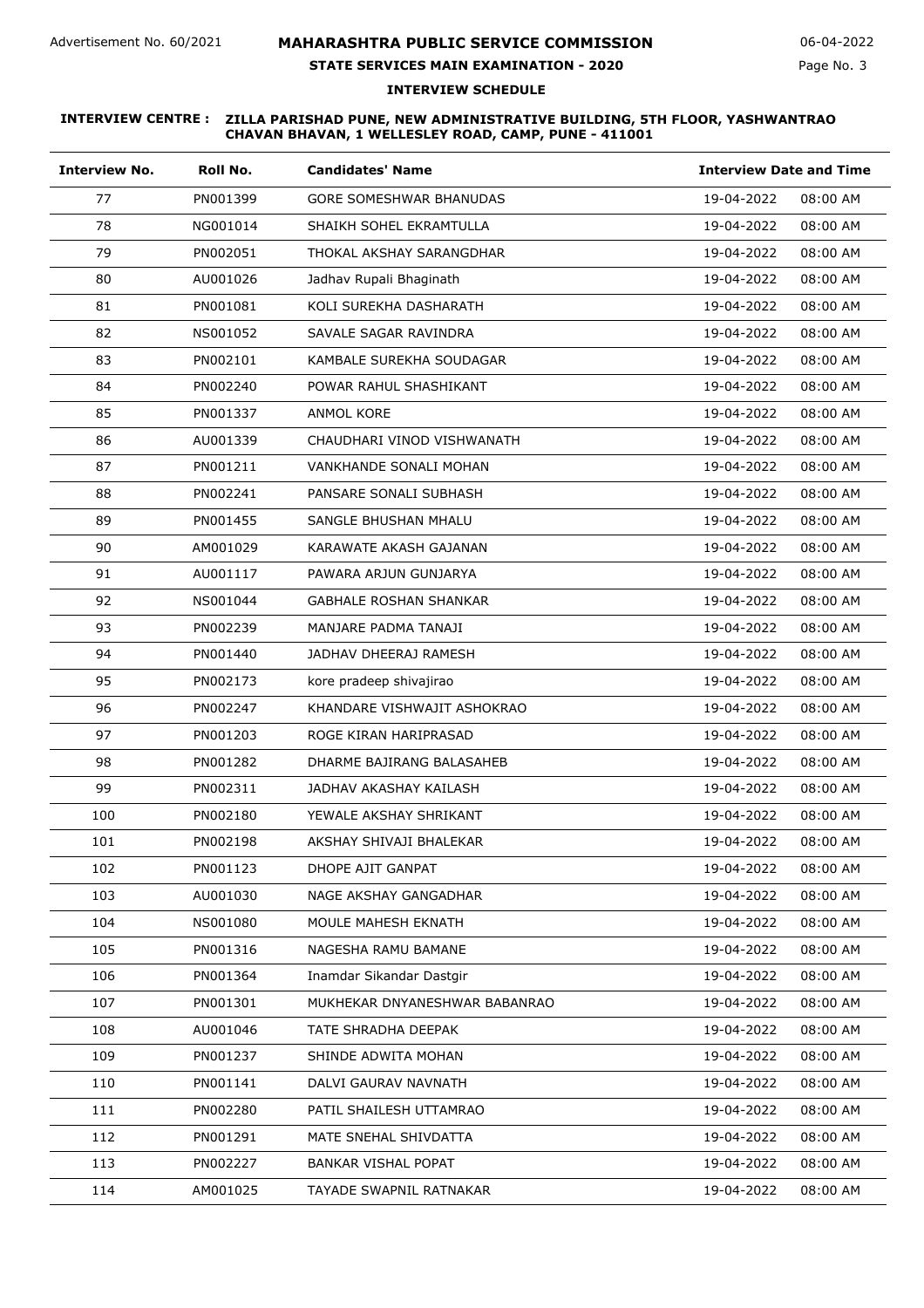# **STATE SERVICES MAIN EXAMINATION - 2020**

Page No. 4

## **INTERVIEW SCHEDULE**

| <b>Interview No.</b> | Roll No. | <b>Candidates' Name</b>         | <b>Interview Date and Time</b> |          |
|----------------------|----------|---------------------------------|--------------------------------|----------|
| 115                  | AU001042 | JAYBHAYE AKSHAY SUNIL           | 19-04-2022                     | 08:00 AM |
| 116                  | PN001405 | SHASTRI AMRUTA SANJAY           | 19-04-2022                     | 08:00 AM |
| 117                  | PN001457 | jadhav amarsinha popat          | 19-04-2022                     | 08:00 AM |
| 118                  | PN001278 | NIMBALKAR SUVARNA RAJENDRA      | 19-04-2022                     | 08:00 AM |
| 119                  | PN001149 | gurav jayant prakash            | 19-04-2022                     | 08:00 AM |
| 120                  | NG001008 | Mohite Amol Ramchandra          | 19-04-2022                     | 08:00 AM |
| 121                  | PN001363 | SHINDE ANIKET NANDKUMAR         | 20-04-2022                     | 08:00 AM |
| 122                  | PN001093 | PATIL KAUSHAL PRAMOD            | 20-04-2022                     | 08:00 AM |
| 123                  | NG001035 | DABLE MAHESH JAGNNATH           | 20-04-2022                     | 08:00 AM |
| 124                  | AU001089 | WATHORE SHUBHAM DADARAO         | 20-04-2022                     | 08:00 AM |
| 125                  | AU001092 | Khot Namdeo Baliram             | 20-04-2022                     | 08:00 AM |
| 126                  | NS001073 | KHAIRNAR VINAYAK VIJAY          | 20-04-2022                     | 08:00 AM |
| 127                  | NS001027 | JADHAV NILIMA BHAGWAT           | 20-04-2022                     | 08:00 AM |
| 128                  | MB001014 | PAWAR KETAN BALWANT             | 20-04-2022                     | 08:00 AM |
| 129                  | PN001369 | INGAWALE AJINKYA DEELIP         | 20-04-2022                     | 08:00 AM |
| 130                  | MB001034 | SHIRSAT MRUNALI ASHOKRAO        | 20-04-2022                     | 08:00 AM |
| 131                  | PN001218 | NADAF ABUBAKAR IQBAL            | 20-04-2022                     | 08:00 AM |
| 132                  | PN002017 | PAWAR SAGAR DILIPRAO            | 20-04-2022                     | 08:00 AM |
| 133                  | AU001027 | SABLE PRAKASH WALMIK            | 20-04-2022                     | 08:00 AM |
| 134                  | PN002224 | Gavali Tushar Pratap            | 20-04-2022                     | 08:00 AM |
| 135                  | NS001067 | Mahajan Suraj Ramesh            | 20-04-2022                     | 08:00 AM |
| 136                  | PN001448 | BALWADKAR VISHAL DILIP          | 20-04-2022                     | 08:00 AM |
| 137                  | AM001020 | PATIL ABHIJIT PURUSHOTTAM       | 20-04-2022                     | 08:00 AM |
| 138                  | AU001064 | KAVDE KISHOR PANDHARINATH       | 20-04-2022                     | 08:00 AM |
| 139                  | AU001040 | KRANTI PRABHAKAR ARSUD          | 20-04-2022                     | 08:00 AM |
| 140                  | NS001071 | DEORE JAYESH PRASHANT           | 20-04-2022                     | 08:00 AM |
| 141                  | PN001163 | DHOTE SARIPUTRA MANIK           | 20-04-2022                     | 08:00 AM |
| 142                  | PN002090 | MALKUNAIK RAVIKIRAN MALLIKARJUN | 20-04-2022                     | 08:00 AM |
| 143                  | PN001061 | MUNDE PRANJALI BAJIRAO          | 20-04-2022                     | 08:00 AM |
| 144                  | PN001060 | KOLEKAR GITANJALI RAVINDRANATH  | 20-04-2022                     | 08:00 AM |
| 145                  | PN002200 | DHOLE VISHAL VINAYAK            | 20-04-2022                     | 08:00 AM |
| 146                  | MB001052 | DHUMAL YEMAJI GOVIND            | 20-04-2022                     | 08:00 AM |
| 147                  | PN002164 | JAGADALE RAHUL KAILAS           | 20-04-2022                     | 08:00 AM |
| 148                  | PN001393 | JADHAV AJINKYA SUBHASH          | 20-04-2022                     | 08:00 AM |
| 149                  | PN002287 | BANASODE SOMANATH RAMCHANDRA    | 20-04-2022                     | 08:00 AM |
| 150                  | MB001026 | MEHTA DARSHAN MAHAVEER          | 20-04-2022                     | 08:00 AM |
| 151                  | PN002103 | WAGASKAR KIRAN BHASKAR          | 20-04-2022                     | 08:00 AM |
| 152                  | PN002115 | Mhetre Akshay Shrikant          | 20-04-2022                     | 08:00 AM |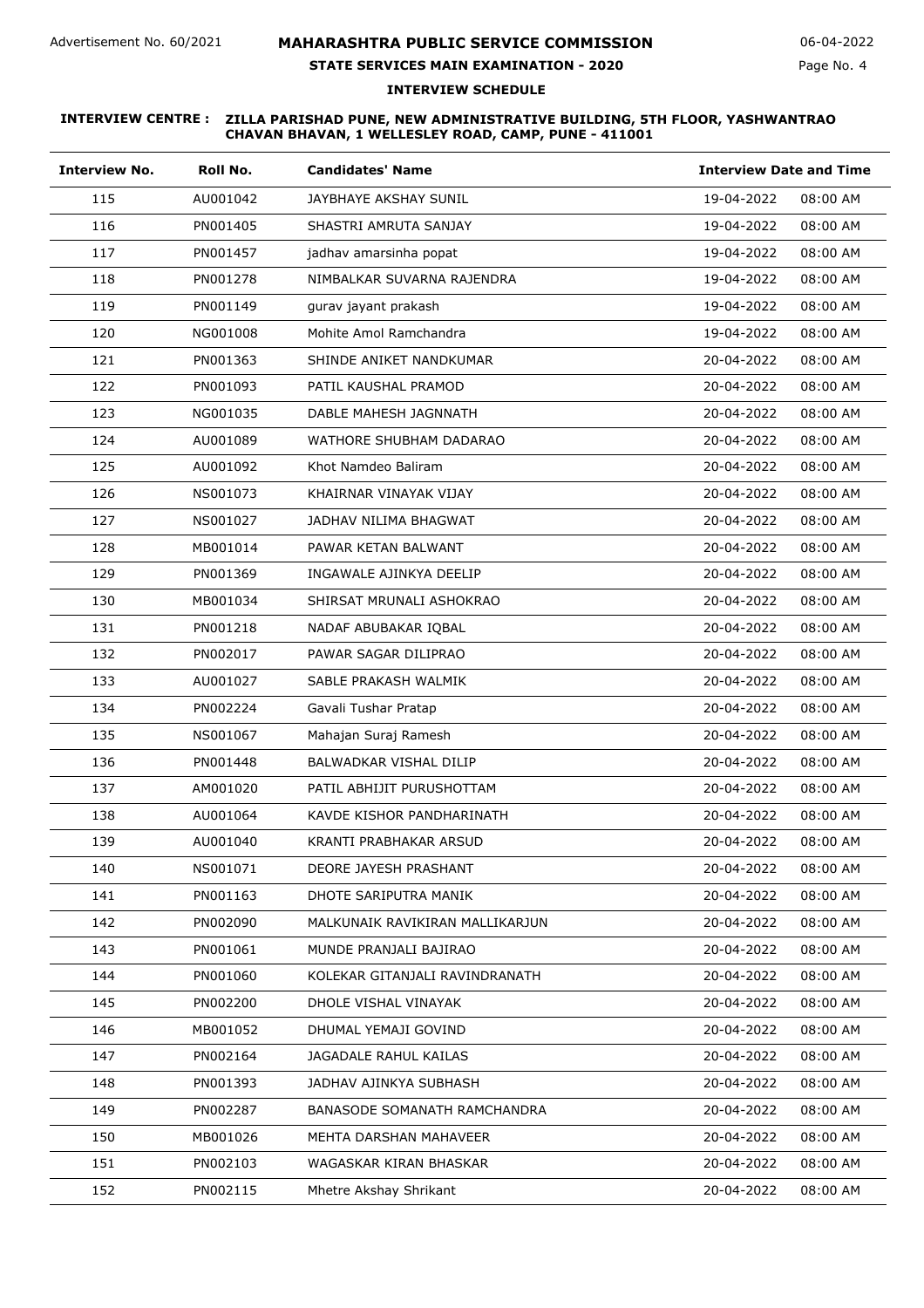# **STATE SERVICES MAIN EXAMINATION - 2020**

Page No. 5

## **INTERVIEW SCHEDULE**

| <b>Interview No.</b> | Roll No. | <b>Candidates' Name</b>         | <b>Interview Date and Time</b> |
|----------------------|----------|---------------------------------|--------------------------------|
| 153                  | PN001312 | THORAT ANIKET GORAKNATH         | 20-04-2022<br>08:00 AM         |
| 154                  | PN001415 | DHAYGUDE VAIBHAV BAJIRAO        | 20-04-2022<br>08:00 AM         |
| 155                  | AU001003 | MATRE SONALI ARJUNRAO           | 20-04-2022<br>08:00 AM         |
| 156                  | MB001067 | BHAGAT HARSHADA TUKARAM         | 08:00 AM<br>20-04-2022         |
| 157                  | NS001038 | PATIL RUSHIKESH LOTAN           | 20-04-2022<br>08:00 AM         |
| 158                  | PN002084 | <b>GAIKWAD SANKET RAHUL</b>     | 20-04-2022<br>08:00 AM         |
| 159                  | NG001041 | YEOLE BHUPENDRA LAXMAN          | 20-04-2022<br>08:00 AM         |
| 160                  | PN001340 | SHUBHAM GANPATI PATIL           | 20-04-2022<br>08:00 AM         |
| 161                  | PN001243 | SABLE SAURABH BHAUSAHEB         | 20-04-2022<br>08:00 AM         |
| 162                  | PN002175 | MADANE KANCHAN RAMCHANDRA       | 20-04-2022<br>08:00 AM         |
| 163                  | PN002001 | KALEWAGH PRATIK BALBHIM         | 20-04-2022<br>08:00 AM         |
| 164                  | PN002048 | VISHWAJIT JALANDAR GATADE       | 20-04-2022<br>08:00 AM         |
| 165                  | PN001311 | KARNE TEJAS SURESH              | 20-04-2022<br>08:00 AM         |
| 166                  | PN001288 | TOLMARE DNYANESHWARI SURYAKANT  | 20-04-2022<br>08:00 AM         |
| 167                  | NS001004 | AHIRE PUNAM BHILA               | 20-04-2022<br>08:00 AM         |
| 168                  | PN002195 | SHETE AMRUTA MAHADEV            | 20-04-2022<br>08:00 AM         |
| 169                  | PN001414 | Patil Vishwajeet Vijay          | 20-04-2022<br>08:00 AM         |
| 170                  | PN002122 | MISAL AVINASH VIKRAM            | 20-04-2022<br>08:00 AM         |
| 171                  | PN001475 | JADHAV AARTI VISHNU             | 20-04-2022<br>08:00 AM         |
| 172                  | AU001054 | PARVE SHIVPRASAD NANASAHEB      | 08:00 AM<br>20-04-2022         |
| 173                  | PN001366 | DEDAGE MOKINDA ANIL             | 20-04-2022<br>08:00 AM         |
| 174                  | PN001373 | Chandgude Niketan Vijay         | 20-04-2022<br>08:00 AM         |
| 175                  | AU001075 | HON MUKUND KESHAVRAO            | 20-04-2022<br>08:00 AM         |
| 176                  | PN001476 | KHANDEKAR SARANG SURESH         | 20-04-2022<br>08:00 AM         |
| 177                  | PN002117 | <b>BHOSALE SANDESH DEVENDRA</b> | 20-04-2022<br>08:00 AM         |
| 178                  | PN001010 | AWACHAR VAIBHAV TUKARAM         | 08:00 AM<br>20-04-2022         |
| 179                  | PN002074 | CHAVAN SANI RAM                 | 20-04-2022<br>08:00 AM         |
| 180                  | MB001092 | PAWAR AMUL BAYAJI               | 20-04-2022<br>08:00 AM         |
| 181                  | PN001381 | PATIL TUSHAR PRAKASH            | 21-04-2022<br>08:00 AM         |
| 182                  | NS001007 | SONAWANE ROHIT BHAGAVAN         | 21-04-2022<br>08:00 AM         |
| 183                  | PN002093 | JADHAV RACHANA KISHOR           | 21-04-2022<br>08:00 AM         |
| 184                  | PN001085 | CHAUDHARI DHANANJAY RAMESH      | 21-04-2022<br>08:00 AM         |
| 185                  | PN001479 | LANDE AVINASH INDRASEN          | 21-04-2022<br>08:00 AM         |
| 186                  | PN002099 | TURERAO AKSHAY BHIMRAO          | 21-04-2022<br>08:00 AM         |
| 187                  | PN002065 | NITESH NETAJI KADAM             | 21-04-2022<br>08:00 AM         |
| 188                  | PN002262 | chole aniket subhash            | 21-04-2022<br>08:00 AM         |
| 189                  | NS001077 | MAGAR MANISHA POPAT             | 21-04-2022<br>08:00 AM         |
| 190                  | PN001146 | SHIRKE SAGAR BALU               | 21-04-2022<br>08:00 AM         |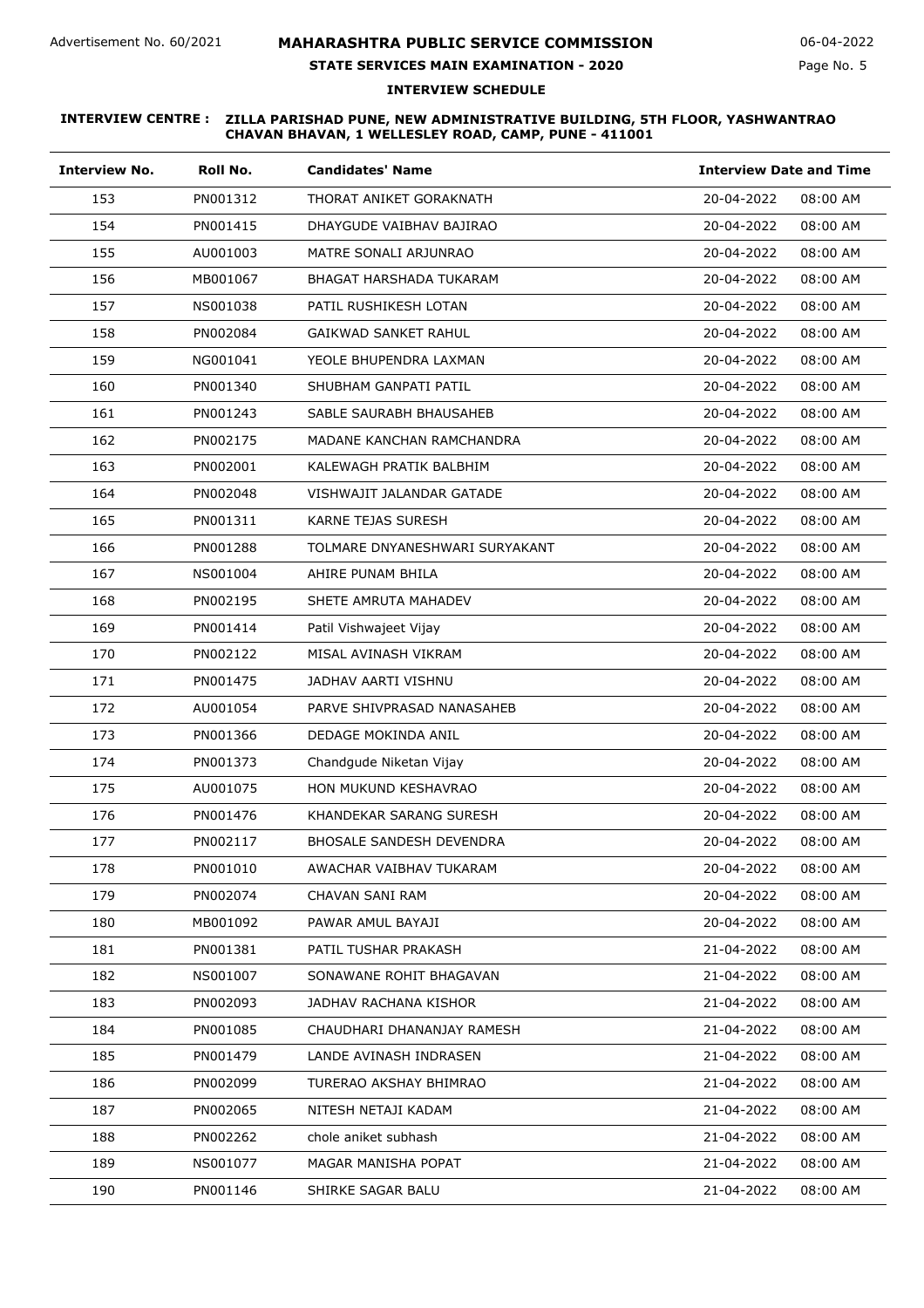# **STATE SERVICES MAIN EXAMINATION - 2020**

Page No. 6

## **INTERVIEW SCHEDULE**

| <b>Interview No.</b> | Roll No. | <b>Candidates' Name</b>      | <b>Interview Date and Time</b> |
|----------------------|----------|------------------------------|--------------------------------|
| 191                  | PN002276 | SHIDORE SHIVANI RAMESH       | 21-04-2022<br>08:00 AM         |
| 192                  | PN001173 | AJIT LAXMANRAO TARWATE       | 21-04-2022<br>08:00 AM         |
| 193                  | MB001071 | MALI MAHESH AMBRUSHI         | 21-04-2022<br>08:00 AM         |
| 194                  | PN001402 | JADHAV SHAILESH CHHAGANRAO   | 21-04-2022<br>08:00 AM         |
| 195                  | PN001275 | NAIKAWADI RESHMA BALASAHEB   | 21-04-2022<br>08:00 AM         |
| 196                  | PN002301 | INGALE VIJAY SAJJAN          | 21-04-2022<br>08:00 AM         |
| 197                  | PN002267 | KARALE ROHAN ARJUN           | 21-04-2022<br>08:00 AM         |
| 198                  | PN002302 | SABALE DIPALI DILIP          | 21-04-2022<br>08:00 AM         |
| 199                  | PN001079 | Darekar Sagar Shivaji        | 21-04-2022<br>08:00 AM         |
| 200                  | PN001197 | KANWATE VINOD MURLIDHAR      | 21-04-2022<br>08:00 AM         |
| 201                  | PN002124 | NIRMALA NETAJI MANE          | 21-04-2022<br>08:00 AM         |
| 202                  | PN002089 | PHAD ROHINI VISHWAMBHAR      | 21-04-2022<br>08:00 AM         |
| 203                  | PN001215 | DHAGE SHIVAJI MAHADEV        | 21-04-2022<br>08:00 AM         |
| 204                  | PN002160 | PAWAR TEJASVINI PRAKASH      | 21-04-2022<br>08:00 AM         |
| 205                  | PN001459 | YADAV VISHAL MAHADEV         | 21-04-2022<br>08:00 AM         |
| 206                  | PN001274 | MORAMPALLE DEEPALI DNYANOBA  | 21-04-2022<br>08:00 AM         |
| 207                  | PN001356 | KHADTARE POOJA AMBADAS       | 21-04-2022<br>08:00 AM         |
| 208                  | PN001076 | BHARAT DEEPAK VITTHAL        | 21-04-2022<br>08:00 AM         |
| 209                  | PN002201 | RAJMANE PRADNYA VIJAY        | 21-04-2022<br>08:00 AM         |
| 210                  | PN001441 | DANDGE TUSHAR NARAYANRAO     | 21-04-2022<br>08:00 AM         |
| 211                  | PN002274 | KADAM SAGAR YASHWANT         | 21-04-2022<br>08:00 AM         |
| 212                  | PN002016 | <b>VETAL SNEHAL ANKUSH</b>   | 21-04-2022<br>08:00 AM         |
| 213                  | PN001272 | DHAKNE DIPEEKA SOPANRAO      | 21-04-2022<br>08:00 AM         |
| 214                  | AU001039 | BHOJANE SITARAM PANDURANG    | 21-04-2022<br>08:00 AM         |
| 215                  | PN002167 | JAGTAP KRISHNA VINAYAK       | 21-04-2022<br>08:00 AM         |
| 216                  | PN002202 | JADHAV ROHAN SUBHASH         | 08:00 AM<br>21-04-2022         |
| 217                  | PN002292 | ADHAGALE AKSHATA ASHOK       | 21-04-2022<br>08:00 AM         |
| 218                  | PN001137 | JADHAV SHARAD NAVNATH        | 21-04-2022<br>08:00 AM         |
| 219                  | NG001016 | MESHRAM SHUBHAM RUPCHAND     | 21-04-2022<br>08:00 AM         |
| 220                  | PN001103 | MANDE DIPAK SOPAN            | 21-04-2022<br>08:00 AM         |
| 221                  | PN002304 | BALKAWADE VISHAKHA AVINASH   | 21-04-2022<br>08:00 AM         |
| 222                  | PN001214 | KADAM RAVIRAJ SURESH         | 21-04-2022<br>08:00 AM         |
| 223                  | NG001044 | WESKADE ADITYA YUVRAJ        | 21-04-2022<br>08:00 AM         |
| 224                  | AU001338 | <b>GOMLADU AJAY SHIVSING</b> | 21-04-2022<br>08:00 AM         |
| 225                  | PN001256 | BENDGE KIRAN DILIP           | 21-04-2022<br>08:00 AM         |
| 226                  | PN002293 | PAWAR PRANJAL SUDAM          | 21-04-2022<br>08:00 AM         |
| 227                  | PN001240 | LAXMAN RAJESH SHELAR         | 21-04-2022<br>08:00 AM         |
| 228                  | MB001050 | PATIL DIKSHA DNYANESHWAR     | 21-04-2022<br>08:00 AM         |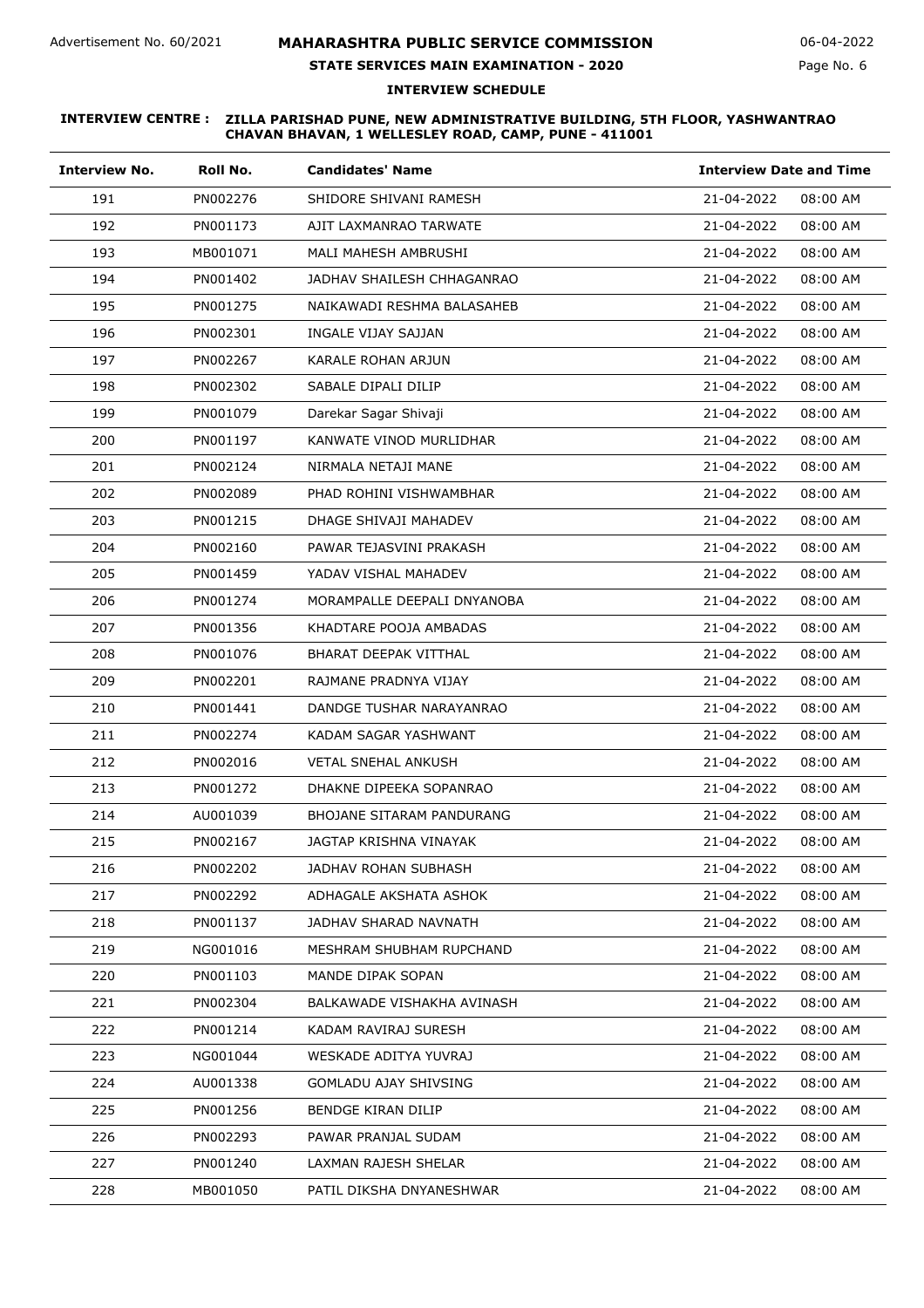# **STATE SERVICES MAIN EXAMINATION - 2020**

06-04-2022

Page No. 7

**INTERVIEW SCHEDULE**

| <b>Interview No.</b> | Roll No. | <b>Candidates' Name</b>       | <b>Interview Date and Time</b> |
|----------------------|----------|-------------------------------|--------------------------------|
| 229                  | PN002106 | THOMBARE RAHUL DATTARAO       | 21-04-2022<br>08:00 AM         |
| 230                  | PN002288 | SAKAT SANJIVKUMAR NANASO      | 21-04-2022<br>08:00 AM         |
| 231                  | PN002294 | SHAIKH TAMANNA HAMID          | 21-04-2022<br>08:00 AM         |
| 232                  | PN001182 | RAKH SACHIN SAMPAT            | 21-04-2022<br>08:00 AM         |
| 233                  | NS001017 | SANGALE POOJA SUNIL           | 21-04-2022<br>08:00 AM         |
| 234                  | PN001246 | PAWAL DIPAK YADAV             | 21-04-2022<br>08:00 AM         |
| 235                  | PN001108 | KHADE SANTOSH AJINATH         | 21-04-2022<br>08:00 AM         |
| 236                  | PN001068 | PATIL DNYANESHWAR PRAKASH     | 21-04-2022<br>08:00 AM         |
| 237                  | PN001289 | NITIN MOTIRAM BAAD            | 21-04-2022<br>08:00 AM         |
| 238                  | NS001036 | GADEKAR PRATIKSHA BAPU        | 21-04-2022<br>08:00 AM         |
| 239                  | AU001076 | JIVANE GANGADHAR SANTOBA      | 21-04-2022<br>08:00 AM         |
| 240                  | PN001290 | CHAVAN KIRAN BANDHU           | 21-04-2022<br>08:00 AM         |
| 241                  | PN001286 | KADAM BALAJI SHIVAJI          | 22-04-2022<br>08:00 AM         |
| 242                  | PN001261 | <b>GAVAND SAGAR BALU</b>      | 22-04-2022<br>08:00 AM         |
| 243                  | PN002184 | MOHURLE LOKESH SHALIK         | 22-04-2022<br>08:00 AM         |
| 244                  | PN001320 | Indrajeet Arjun Pawar         | 22-04-2022<br>08:00 AM         |
| 245                  | PN001306 | Gawand Anuja Ramdas           | 22-04-2022<br>08:00 AM         |
| 246                  | NG001042 | AMIT DRONACHARYA NANDESHWAR   | 22-04-2022<br>08:00 AM         |
| 247                  | NG001031 | MESHRAM SANGHARSH RAMCHANDRA  | 22-04-2022<br>08:00 AM         |
| 248                  | PN001360 | DHAS POOJA VIKRAM             | 22-04-2022<br>08:00 AM         |
| 249                  | AM001019 | SALUNKE NIKITA CHANDRAKANT    | 22-04-2022<br>08:00 AM         |
| 250                  | PN001281 | mogal mayur annasaheb         | 22-04-2022<br>08:00 AM         |
| 251                  | PN001420 | DODE SANDIP DIGAMBAR          | 22-04-2022<br>08:00 AM         |
| 252                  | PN001032 | TERANI RAJASHREE SIDHAPA      | 22-04-2022<br>08:00 AM         |
| 253                  | AM001012 | BHADKE VRUSHALI UTTAMRAO      | 22-04-2022<br>08:00 AM         |
| 254                  | PN005057 | PAWAR RAJKUMAR SAMPAT         | 22-04-2022<br>08:00 AM         |
| 255                  | PN005235 | MANE OMKAR BABANRAO           | 22-04-2022<br>08:00 AM         |
| 256                  | PN002372 | PATIL ANURAG SUNIL            | 22-04-2022<br>08:00 AM         |
| 257                  | PN002007 | SHIVARKAR NILESH BALASAHEB    | 22-04-2022<br>08:00 AM         |
| 258                  | PN002469 | MANE ROHIT SAMBHAJI           | 22-04-2022<br>08:00 AM         |
| 259                  | PN004385 | LAD ANKITA VILAS              | 22-04-2022<br>08:00 AM         |
| 260                  | AU001218 | Dahiphale Ganesh Govind       | 22-04-2022<br>08:00 AM         |
| 261                  | PN003173 | <b>GODSE AISHWARYA MAHESH</b> | 22-04-2022<br>08:00 AM         |
| 262                  | PN002314 | NAIK AISHWARYA JAYSING        | 22-04-2022<br>08:00 AM         |
| 263                  | PN005070 | Thorat Abhijeet chandrakant   | 22-04-2022<br>08:00 AM         |
| 264                  | PN004136 | DUBAL VAIBHAV CHITTARANJAN    | 22-04-2022<br>08:00 AM         |
| 265                  | PN002185 | KAPSE KIRAN SHIVAJI           | 22-04-2022<br>08:00 AM         |
| 266                  | PN004142 | BHISE AKSHAY UDDHAV           | 22-04-2022<br>08:00 AM         |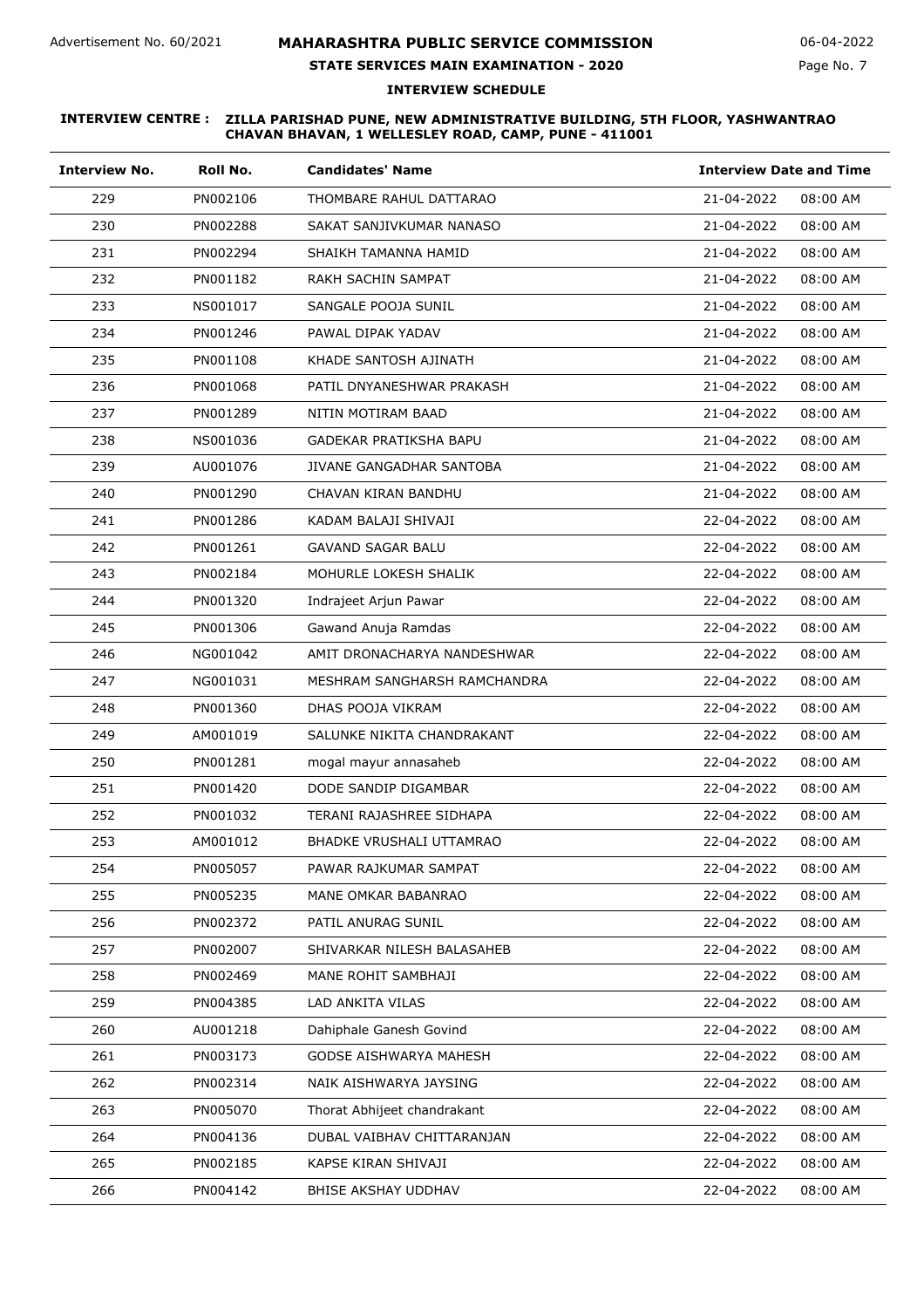# **STATE SERVICES MAIN EXAMINATION - 2020**

Page No. 8

# **INTERVIEW SCHEDULE**

| <b>Interview No.</b> | Roll No. | <b>Candidates' Name</b>      | <b>Interview Date and Time</b> |
|----------------------|----------|------------------------------|--------------------------------|
| 267                  | PN004436 | JADHAV SUMIT SUNIL           | 22-04-2022<br>08:00 AM         |
| 268                  | PN003031 | GADRE NIKITA NIVRUTTI        | 22-04-2022<br>08:00 AM         |
| 269                  | PN005310 | JAGDALE RATNADIP BALNATH     | 22-04-2022<br>08:00 AM         |
| 270                  | PN004266 | SALVE DHANASHRI SURESH       | 22-04-2022<br>08:00 AM         |
| 271                  | PN004215 | SALVE ANANTA ASHROBA         | 22-04-2022<br>08:00 AM         |
| 272                  | PN004471 | PATIL SANDEEP MAHAVIR        | 22-04-2022<br>08:00 AM         |
| 273                  | NG001113 | KAPGATE MAYUR JAGAN          | 22-04-2022<br>08:00 AM         |
| 274                  | PN004181 | PATIL TANVEER SAMPATRAO      | 22-04-2022<br>08:00 AM         |
| 275                  | PN005212 | PATIL DIPANKAR BALASAO       | 22-04-2022<br>08:00 AM         |
| 276                  | PN003034 | KADU PRATIK NANDKUMAR        | 22-04-2022<br>08:00 AM         |
| 277                  | PN004129 | KATMORE PARMESHWAR PRAKASH   | 22-04-2022<br>08:00 AM         |
| 278                  | AU001316 | PUPULWAD BALOJI SURYABHAN    | 22-04-2022<br>08:00 AM         |
| 279                  | PN003142 | SAGAR SURAJ RAMKISAN         | 22-04-2022<br>08:00 AM         |
| 280                  | PN003109 | CHAVAN SUPRIYA DILIP         | 22-04-2022<br>08:00 AM         |
| 281                  | PN004464 | JADHAV VINOD PARAMESHWAR     | 22-04-2022<br>08:00 AM         |
| 282                  | PN004310 | Deshmukh Savita Hanmant      | 22-04-2022<br>08:00 AM         |
| 283                  | MB001078 | LANGOTE VINAYAK SHANKAR      | 22-04-2022<br>08:00 AM         |
| 284                  | PN004245 | DUBAL SANGRAM UDAY           | 22-04-2022<br>08:00 AM         |
| 285                  | NG001121 | MADAVI RAHUL MAHADEV         | 22-04-2022<br>08:00 AM         |
| 286                  | PN004137 | SHINDE CHAITANYA SATISH      | 22-04-2022<br>08:00 AM         |
| 287                  | PN002021 | PAWAR RUSHABH VITTHAL        | 22-04-2022<br>08:00 AM         |
| 288                  | PN001346 | WAGH PRIMESH RAMESH          | 22-04-2022<br>08:00 AM         |
| 289                  | PN003169 | BOBADE SHUBHAM KRUSHNARAO    | 22-04-2022<br>08:00 AM         |
| 290                  | MB001169 | <b>GUND NILESH ARJUN</b>     | 22-04-2022<br>08:00 AM         |
| 291                  | PN004477 | SHINDE PALLAVI SIDRAM        | 22-04-2022<br>08:00 AM         |
| 292                  | MB001228 | Dashpute Prathamesh Narendra | 22-04-2022<br>08:00 AM         |
| 293                  | PN005268 | INGALE DIPAK SURESH          | 22-04-2022<br>08:00 AM         |
| 294                  | PN003023 | BHONDAWE KIRAN HARISHCHANDRA | 22-04-2022<br>08:00 AM         |
| 295                  | PN004384 | NAIKWADI SURAJ DILIP         | 22-04-2022<br>08:00 AM         |
| 296                  | PN004214 | VANAVE RUTUJA ASHRU          | 22-04-2022<br>08:00 AM         |
| 297                  | AM001065 | Rathod Ashish Subhash        | 22-04-2022<br>08:00 AM         |
| 298                  | PN002357 | ANDHALE POOJA BHIMASHANKAR   | 22-04-2022<br>08:00 AM         |
| 299                  | PN003215 | PATIL POONAM NEMGONDA        | 22-04-2022<br>08:00 AM         |
| 300                  | MB001244 | MHASE PALLAVI HARICHANDRA    | 22-04-2022<br>08:00 AM         |
| 301                  | PN005221 | PATIL SONALI SURESH          | 25-04-2022<br>08:00 AM         |
| 302                  | PN004048 | GORAD PRADIP DURYODHAN       | 25-04-2022<br>08:00 AM         |
| 303                  | NS001050 | MANORE SAGAR SURESH          | 25-04-2022<br>08:00 AM         |
| 304                  | PN002161 | BARGE ANJALI RAVINDRA        | 25-04-2022<br>08:00 AM         |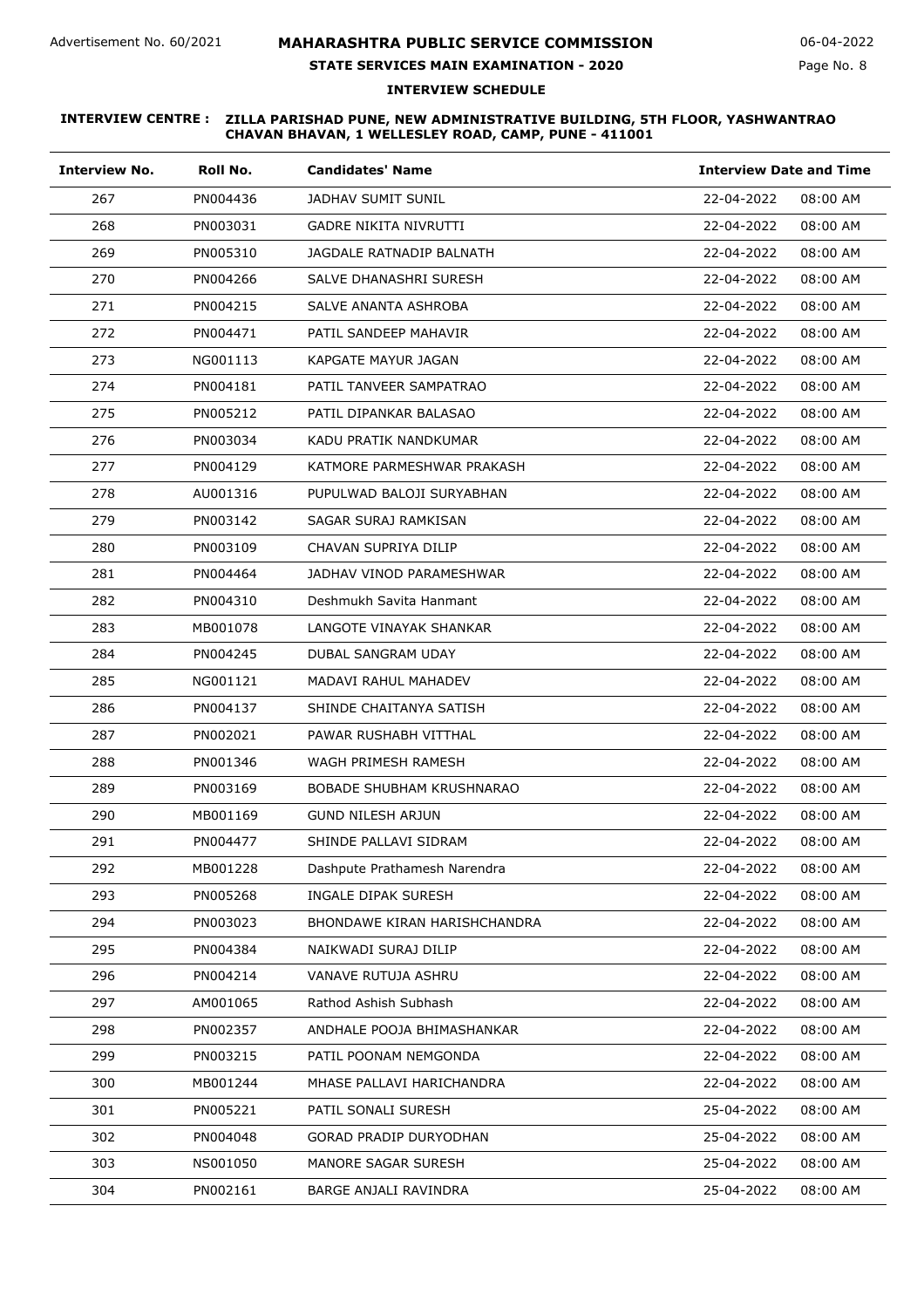# **STATE SERVICES MAIN EXAMINATION - 2020**

Page No. 9

## **INTERVIEW SCHEDULE**

| <b>Interview No.</b> | Roll No. | <b>Candidates' Name</b>        | <b>Interview Date and Time</b> |  |
|----------------------|----------|--------------------------------|--------------------------------|--|
| 305                  | AU001189 | FUND SANDEEP RAOSAHEB          | 25-04-2022<br>08:00 AM         |  |
| 306                  | PN004392 | DABHADE PUJA DATTATRAY         | 25-04-2022<br>08:00 AM         |  |
| 307                  | PN002466 | PAGAR AKSHAY SANJAY            | 25-04-2022<br>08:00 AM         |  |
| 308                  | PN005321 | BANGALE YOGESH SHRIKRUSHNA     | 25-04-2022<br>08:00 AM         |  |
| 309                  | PN004402 | NALAWADE JYOTIRAM LAHU         | 25-04-2022<br>08:00 AM         |  |
| 310                  | PN004149 | DAREKAR PRASHANT RAMDAS        | 25-04-2022<br>08:00 AM         |  |
| 311                  | NS001143 | SNEHAL LAXMAN SHELAR           | 25-04-2022<br>08:00 AM         |  |
| 312                  | NS001171 | SONAWANE GAURAV ARUN           | 25-04-2022<br>08:00 AM         |  |
| 313                  | NS001106 | vishe pradip pandurang         | 25-04-2022<br>08:00 AM         |  |
| 314                  | PN004354 | KANDE ANAND LAXMAN             | 08:00 AM<br>25-04-2022         |  |
| 315                  | PN004250 | BORADE ANUJA MANIKRAO          | 25-04-2022<br>08:00 AM         |  |
| 316                  | PN004155 | RAJPUT AMOL DAYANAND           | 25-04-2022<br>08:00 AM         |  |
| 317                  | PN003187 | BHILARE SHEKHAR SHAMRAO        | 25-04-2022<br>08:00 AM         |  |
| 318                  | AU001250 | SHARADA SARJANE                | 25-04-2022<br>08:00 AM         |  |
| 319                  | PN002331 | SAJGANE MUKESH ANKUSH          | 25-04-2022<br>08:00 AM         |  |
| 320                  | PN004146 | <b>BANDAL SHITAL SHANTARAM</b> | 25-04-2022<br>08:00 AM         |  |
| 321                  | PN002095 | DESHMUKH NIKHIL GHANASHYAM     | 25-04-2022<br>08:00 AM         |  |
| 322                  | NG001075 | <b>GOLE SHWETA GAJANAN</b>     | 25-04-2022<br>08:00 AM         |  |
| 323                  | AU001220 | Mote Nitin Shivajirao          | 25-04-2022<br>08:00 AM         |  |
| 324                  | PN004452 | TURNAR GAJANAN ASHROBA         | 08:00 AM<br>25-04-2022         |  |
| 325                  | PN005223 | Rahul Shivnath Shinde          | 25-04-2022<br>08:00 AM         |  |
| 326                  | PN004380 | VASAVE RAHUL BHUPENDRA         | 25-04-2022<br>08:00 AM         |  |
| 327                  | PN002476 | YADAV SANDIP MANIK             | 25-04-2022<br>08:00 AM         |  |
| 328                  | PN003091 | PAURNIMA VITHOBA GAVIT         | 25-04-2022<br>08:00 AM         |  |
| 329                  | PN003129 | JADHAV PRAMOD BAPURAO          | 25-04-2022<br>08:00 AM         |  |
| 330                  | PN004383 | Mali Suraj Sawata              | 25-04-2022<br>08:00 AM         |  |
| 331                  | PN004373 | YELGATTE MAHESH SHRINIWAS      | 25-04-2022<br>08:00 AM         |  |
| 332                  | PN003097 | SHINDE PANKAJ LAXMAN           | 25-04-2022<br>08:00 AM         |  |
| 333                  | PN003219 | KAMBLE NISHIGANDHA HANUMAN     | 25-04-2022<br>08:00 AM         |  |
| 334                  | PN005300 | GAVAKAR RAHUL BALKRISHNA       | 25-04-2022<br>08:00 AM         |  |
| 335                  | PN005213 | <b>GADE YOGESH MOHAN</b>       | 25-04-2022<br>08:00 AM         |  |
| 336                  | PN004090 | More Dnyaneshwar Baban         | 25-04-2022<br>08:00 AM         |  |
| 337                  | NS001105 | MORANKAR MANISHA RAVINDRA      | 25-04-2022<br>08:00 AM         |  |
| 338                  | PN002356 | MAHAJAN DAMINI KISHOR          | 25-04-2022<br>08:00 AM         |  |
| 339                  | NG001048 | DAHIWALE DIPAM HARISHCHANDRA   | 25-04-2022<br>08:00 AM         |  |
| 340                  | PN005099 | Bade Pravin Eknath             | 25-04-2022<br>08:00 AM         |  |
| 341                  | PN005091 | MARATHE AJINKYA ANANDRAO       | 25-04-2022<br>08:00 AM         |  |
| 342                  | PN004045 | NAIKAWADI IMRAN SHAPHIK        | 25-04-2022<br>08:00 AM         |  |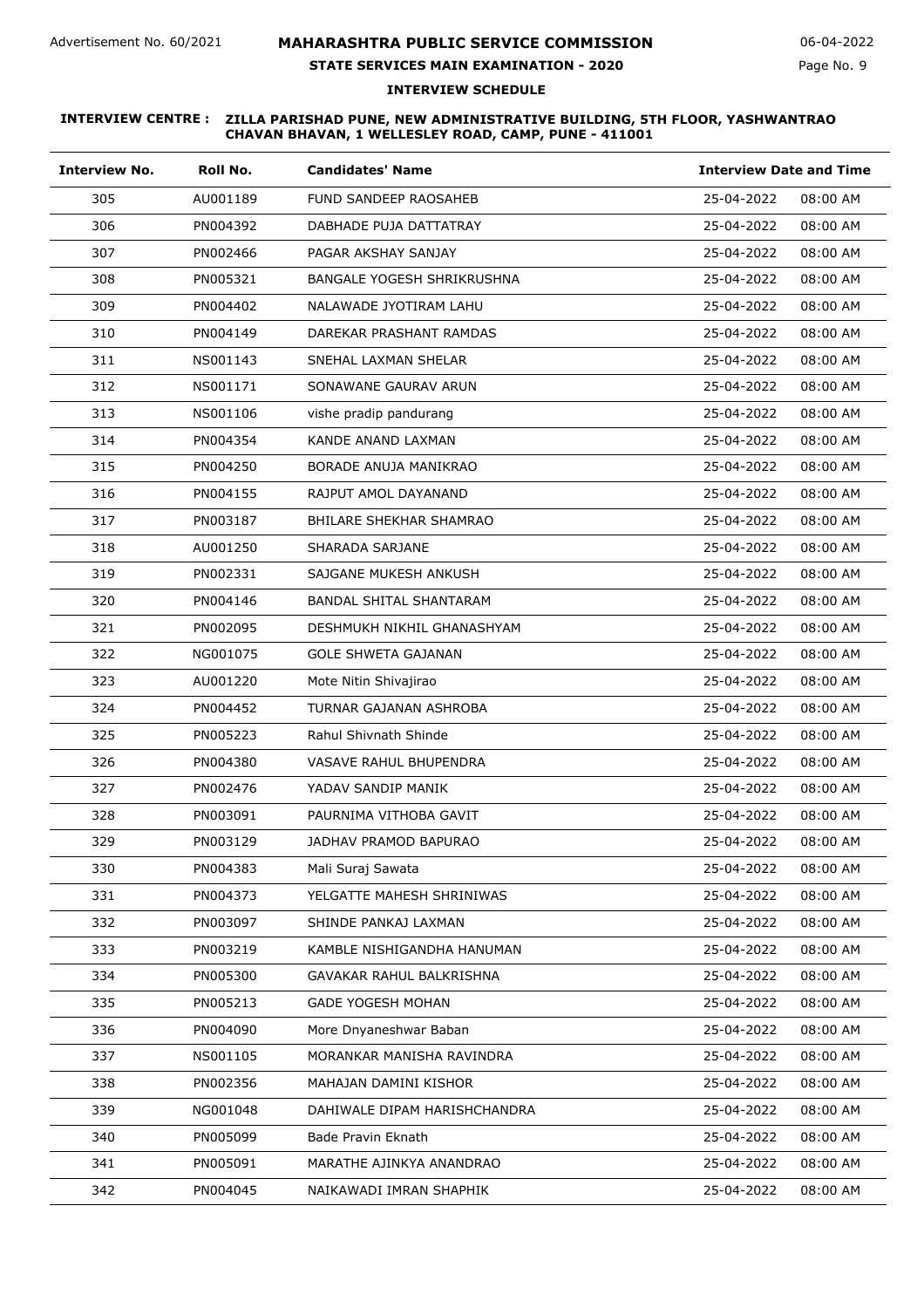# **STATE SERVICES MAIN EXAMINATION - 2020**

### **INTERVIEW SCHEDULE**

| <b>Interview No.</b> | Roll No. | <b>Candidates' Name</b>      | <b>Interview Date and Time</b> |
|----------------------|----------|------------------------------|--------------------------------|
| 343                  | PN003237 | PAWAR PRITEE DATTATRAY       | 25-04-2022<br>08:00 AM         |
| 344                  | PN004332 | GHULE INDRAJIT NANASAHEB     | 25-04-2022<br>08:00 AM         |
| 345                  | PN003026 | ADHAV PRATIK MUKESH          | 25-04-2022<br>08:00 AM         |
| 346                  | PN003019 | NALAWADE VIJAY VILAS         | 25-04-2022<br>08:00 AM         |
| 347                  | AU001235 | SAHU RASHMITA SHARADA PRASAD | 25-04-2022<br>08:00 AM         |
| 348                  | PN005118 | LANDE PALLAVI NANDKUMAR      | 25-04-2022<br>08:00 AM         |
| 349                  | NS001095 | DESALE KAMLESH VISHWASRAO    | 25-04-2022<br>08:00 AM         |
| 350                  | PN002333 | UDHAN VIVEK BHAGAWAT         | 25-04-2022<br>08:00 AM         |
| 351                  | PN004238 | shinde vaibhav bhaurao       | 25-04-2022<br>08:00 AM         |
| 352                  | AU001325 | INGLE PRATIBHA SHALIGRAM     | 25-04-2022<br>08:00 AM         |
| 353                  | PN004316 | BHAGAT ABHIJIT BALASAHEB     | 25-04-2022<br>08:00 AM         |
| 354                  | PN004018 | NARSALE MANISHA SHAHAJI      | 25-04-2022<br>08:00 AM         |
| 355                  | AM001070 | AKODE NEHA YOGESHWARRAO      | 25-04-2022<br>08:00 AM         |
| 356                  | PN004277 | BORHADE ANKITA SANTOSH       | 25-04-2022<br>08:00 AM         |
| 357                  | PN004227 | MAHESH VASANT GHARGE         | 25-04-2022<br>08:00 AM         |
| 358                  | PN004470 | DIGHE GANESH DATTATRAYA      | 25-04-2022<br>08:00 AM         |
| 359                  | PN004251 | SALVE SWATI KRISHNA          | 25-04-2022<br>08:00 AM         |
| 360                  | PN005337 | chougule pramod balaso       | 25-04-2022<br>08:00 AM         |
| 361                  | PN001194 | kadam sonali suresh          | 26-04-2022<br>08:00 AM         |
| 362                  | MB001232 | KADAM BHAGYASHREE BHASKAR    | 26-04-2022<br>08:00 AM         |
| 363                  | MB001275 | Gaikwad Shubham Bhagawan     | 26-04-2022<br>08:00 AM         |
| 364                  | AU001336 | JADHAV AKASH UTTAM           | 26-04-2022<br>08:00 AM         |
| 365                  | PN004003 | VANJARI POOJA ARUN           | 26-04-2022<br>08:00 AM         |
| 366                  | NG001079 | DESHMUKH MAYURI PRATAP       | 26-04-2022<br>08:00 AM         |
| 367                  | PN003049 | PATIL AVINASH SHIVRAJ        | 26-04-2022<br>08:00 AM         |
| 368                  | PN004104 | VANJARI PRAJAKTA ARUN        | 26-04-2022<br>08:00 AM         |
| 369                  | PN003203 | KHANDAVE SONAL BHAGUJI       | 26-04-2022<br>08:00 AM         |
| 370                  | PN004441 | Aakash Dileep Shinde         | 26-04-2022<br>08:00 AM         |
| 371                  | PN004311 | HATTE SUJIT SUBHASH          | 26-04-2022<br>08:00 AM         |
| 372                  | NG001155 | PANSE CHETAN GOKUL           | 26-04-2022<br>08:00 AM         |
| 373                  | AU001269 | KAITWAD YOGESH DATTA         | 26-04-2022<br>08:00 AM         |
| 374                  | NG001063 | JAGTAP PRAGATI SUNIL         | 26-04-2022<br>08:00 AM         |
| 375                  | PN004093 | SAWALE SNEHA RAVISHANKAR     | 26-04-2022<br>08:00 AM         |
| 376                  | PN002362 | PAREKAR GIRISH VIJAYKUMAR    | 26-04-2022<br>08:00 AM         |
| 377                  | PN003108 | YEWALE VISHAL DATTATRAY      | 26-04-2022<br>08:00 AM         |
| 378                  | PN005139 | AGLAWE CHETAN KISAN          | 26-04-2022<br>08:00 AM         |
| 379                  | NG001080 | RAUT RAHUL NARESHRAO         | 26-04-2022<br>08:00 AM         |
| 380                  | PN003055 | <b>BHAGAT AKSHAY RAMESH</b>  | 26-04-2022<br>08:00 AM         |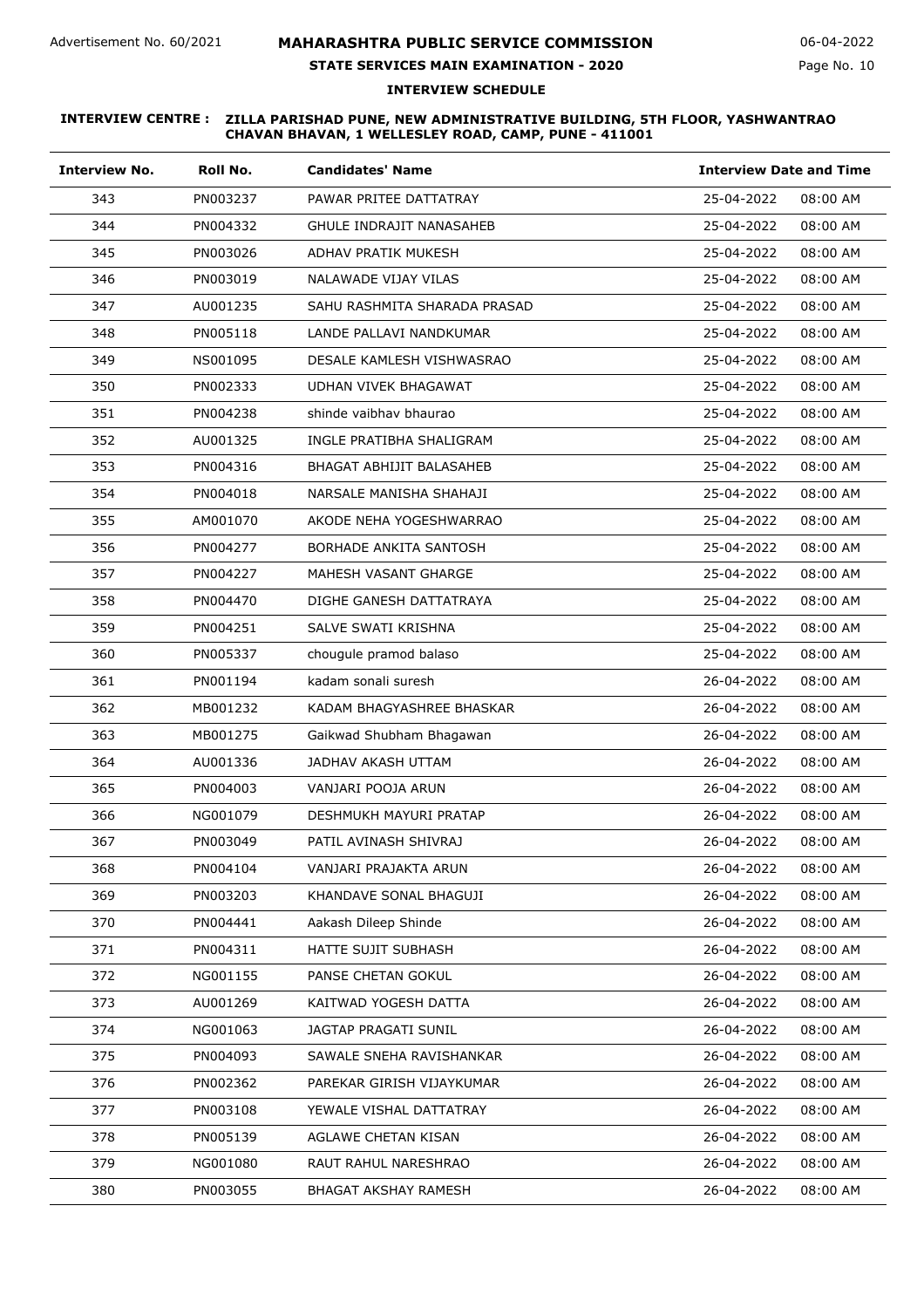# **STATE SERVICES MAIN EXAMINATION - 2020**

# **INTERVIEW SCHEDULE**

| <b>Interview No.</b> | Roll No. | <b>Candidates' Name</b>       | <b>Interview Date and Time</b> |          |
|----------------------|----------|-------------------------------|--------------------------------|----------|
| 381                  | AM001068 | WAGH NIKHIL DILIP             | 26-04-2022                     | 08:00 AM |
| 382                  | NG001154 | GODBOLE ROSHANKUMAR MOHANLAL  | 26-04-2022                     | 08:00 AM |
| 383                  | PN004096 | HANDE SANJEEVANI SHARAD       | 26-04-2022                     | 08:00 AM |
| 384                  | PN002371 | DAHAKE DURGESH DAMODAR        | 26-04-2022                     | 08:00 AM |
| 385                  | PN004430 | CHAVAN SATISH RAMHARI         | 26-04-2022                     | 08:00 AM |
| 386                  | PN005094 | KAVADE MAHESH JOTEERAM        | 26-04-2022                     | 08:00 AM |
| 387                  | AU001122 | PARDESHI AKSHAY ANIL          | 26-04-2022                     | 08:00 AM |
| 388                  | PN003084 | PATIL GAURI VISHNU            | 26-04-2022                     | 08:00 AM |
| 389                  | PN004025 | KALE PRADIP RAJENDRA          | 26-04-2022                     | 08:00 AM |
| 390                  | PN003239 | SHELAR SAGAR HARISHWAR        | 26-04-2022                     | 08:00 AM |
| 391                  | PN004005 | BHUJBAL MAYURESH KAILAS       | 26-04-2022                     | 08:00 AM |
| 392                  | PN004210 | BAVALE AJINKYA BABANRAO       | 26-04-2022                     | 08:00 AM |
| 393                  | PN002429 | AVAGHADE POOJA SANJAY         | 26-04-2022                     | 08:00 AM |
| 394                  | PN004443 | SHIRKE VINEET VIKRANT         | 26-04-2022                     | 08:00 AM |
| 395                  | MB001241 | CHAVHAN VRUSHALI PRABHAKAR    | 26-04-2022                     | 08:00 AM |
| 396                  | PN002332 | PATIL VAIBHAV SHIVAJI         | 26-04-2022                     | 08:00 AM |
| 397                  | NS001151 | JADHAV SANDIP KISANDAS        | 26-04-2022                     | 08:00 AM |
| 398                  | PN002480 | BORATE AMIT LAXMAN            | 26-04-2022                     | 08:00 AM |
| 399                  | PN005246 | SONAWANE BELA SHANTILAL       | 26-04-2022                     | 08:00 AM |
| 400                  | PN003150 | SHINDE PRIYANKA PRAKASH       | 26-04-2022                     | 08:00 AM |
| 401                  | PN004095 | DIGGIKAR HARSHVARDHAN BHIMRAO | 26-04-2022                     | 08:00 AM |
| 402                  | PN004080 | Kasule Kirankumar Baliram     | 26-04-2022                     | 08:00 AM |
| 403                  | PN004167 | ATUL ANKUSH JAGTAP            | 26-04-2022                     | 08:00 AM |
| 404                  | AU001243 | BABAR SHASHIKANT MAROTI       | 26-04-2022                     | 08:00 AM |
| 405                  | NS001194 | PAVAN VISHWANATH AHER         | 26-04-2022                     | 08:00 AM |
| 406                  | AU001178 | SHAIKH NAZIMA ISAKSAB         | 26-04-2022                     | 08:00 AM |
| 407                  | PN002361 | PARKHE RUTUJA DASHARATH       | 26-04-2022                     | 08:00 AM |
| 408                  | PN004041 | Phule Kiran Balaji            | 26-04-2022                     | 08:00 AM |
| 409                  | PN004234 | GODASE DNYANESHWARI ABASAHEB  | 26-04-2022                     | 08:00 AM |
| 410                  | AU001232 | MARATHE ASHWINI RAMESH        | 26-04-2022                     | 08:00 AM |
| 411                  | PN004130 | Kadam Sujay Sambhaji          | 26-04-2022                     | 08:00 AM |
| 412                  | PN004363 | Mahajan Mukund Vishnu         | 26-04-2022                     | 08:00 AM |
| 413                  | PN002433 | BHANGARE MAHENDRA NIMBA       | 26-04-2022                     | 08:00 AM |
| 414                  | PN001083 | TERANI MAHESH SIDDHAPA        | 26-04-2022                     | 08:00 AM |
| 415                  | PN004044 | BORATE SUPRIYA SHRIRANG       | 26-04-2022                     | 08:00 AM |
| 416                  | PN004348 | Dhage Nitin Jagannath         | 26-04-2022                     | 08:00 AM |
| 417                  | PN004016 | markande sanket bhausaheb     | 26-04-2022                     | 08:00 AM |
| 418                  | PN004109 | BHANDAWALKAR AKSHAY DEVIDAS   | 26-04-2022                     | 08:00 AM |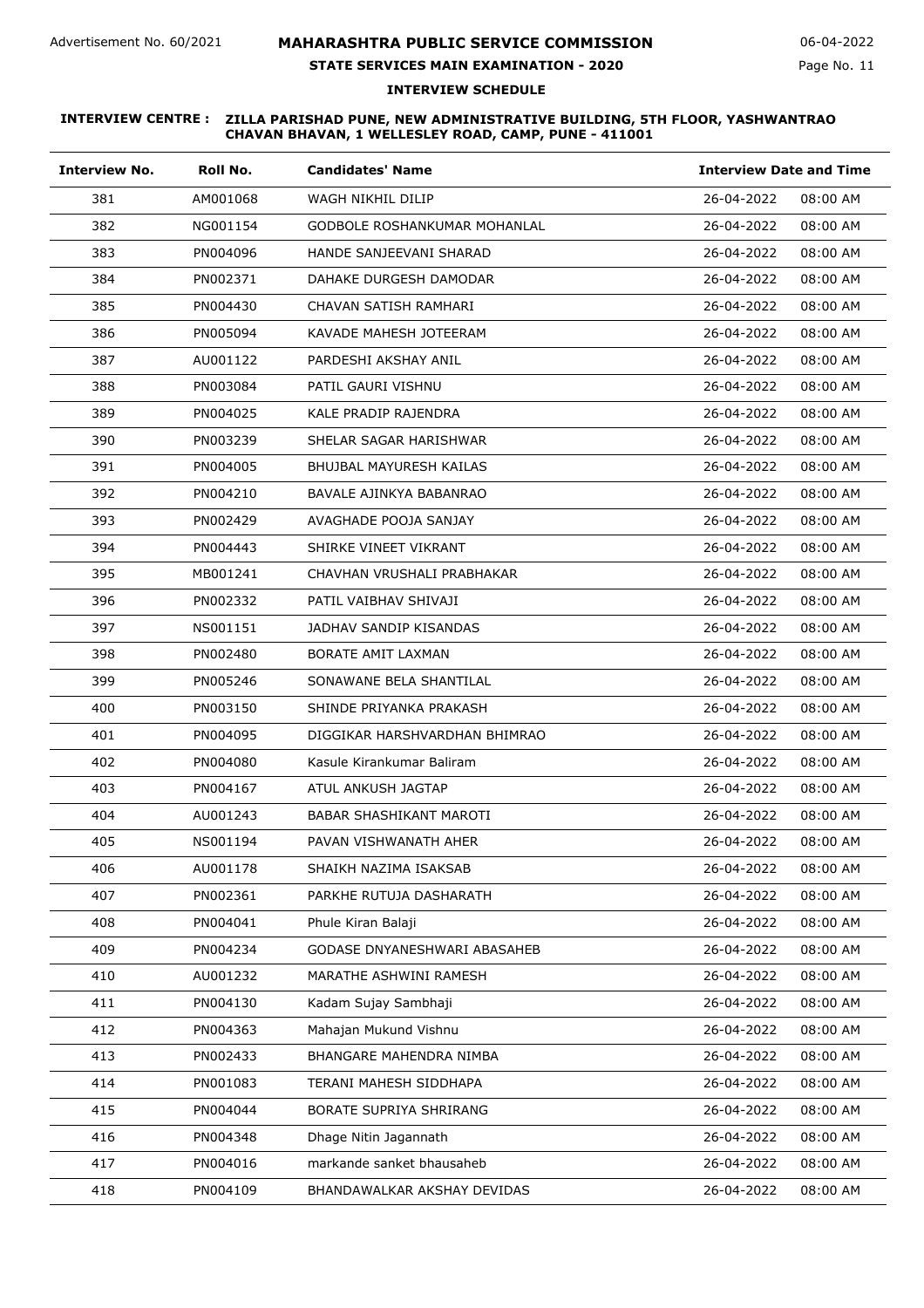# **STATE SERVICES MAIN EXAMINATION - 2020**

Page No. 12 06-04-2022

### **INTERVIEW SCHEDULE**

| <b>Interview No.</b> | Roll No. | <b>Candidates' Name</b>     | <b>Interview Date and Time</b> |
|----------------------|----------|-----------------------------|--------------------------------|
| 419                  | PN004462 | Yogesh Chandrakant Damale   | 26-04-2022<br>08:00 AM         |
| 420                  | PN002459 | KASVID SAGAR SURESH         | 26-04-2022<br>08:00 AM         |
| 421                  | PN002456 | Saste Nilesh Hindurao       | 26-04-2022<br>08:00 AM         |
| 422                  | PN005126 | GAYGOPAL ROHINI ARJUN       | 26-04-2022<br>08:00 AM         |
| 423                  | PN005039 | KHAN SAFAR AHAMAD           | 26-04-2022<br>08:00 AM         |
| 424                  | PN004199 | KOTWAL SONUL ANNASO         | 08:00 AM<br>26-04-2022         |
| 425                  | PN005231 | MOHITE SOMESH SATEJ         | 27-04-2022<br>08:00 AM         |
| 426                  | PN004401 | KALE PRANITA KAILAS         | 27-04-2022<br>08:00 AM         |
| 427                  | PN004259 | WALKE PRAJAKTA SANJAY       | 27-04-2022<br>08:00 AM         |
| 428                  | MB001239 | MALGHANE SHITAL VITTHAL     | 27-04-2022<br>08:00 AM         |
| 429                  | PN005089 | KALE RUTUJA MADHUKAR        | 27-04-2022<br>08:00 AM         |
| 430                  | PN002078 | BANGAR AKASH NARAYAN        | 08:00 AM<br>27-04-2022         |
| 431                  | PN001358 | KALE ROHIT MADHUKAR         | 27-04-2022<br>08:00 AM         |
| 432                  | PN002034 | GODASE NAVNATH DIGAMBAR     | 27-04-2022<br>08:00 AM         |
| 433                  | PN004198 | Jadhav Ashish Vasant        | 27-04-2022<br>08:00 AM         |
| 434                  | PN005230 | MAHALE PUNAMSING SUBHASH    | 27-04-2022<br>08:00 AM         |
| 435                  | PN003037 | KUMBHAR ASHISH ANANDRAO     | 27-04-2022<br>08:00 AM         |
| 436                  | PN002366 | NAGARGOJE VINODKUMAR RAMRAO | 27-04-2022<br>08:00 AM         |
| 437                  | MB001219 | PATIL SALONI KRISHNADATTA   | 27-04-2022<br>08:00 AM         |
| 438                  | PN004222 | SHINDE ROHIT SANJAY         | 27-04-2022<br>08:00 AM         |
| 439                  | PN005251 | NANGRE KEDAR GULAB          | 27-04-2022<br>08:00 AM         |
| 440                  | AU001217 | BHARADIYA GOKUL VISHNUDAS   | 08:00 AM<br>27-04-2022         |
| 441                  | MB001220 | THAKUR SAYLEE SHYAM         | 27-04-2022<br>08:00 AM         |
| 442                  | PN004360 | CHAUTMOL DINESH ATMARAM     | 27-04-2022<br>08:00 AM         |
| 443                  | PN002443 | NANNAWARE SAGAR SUBHASH     | 27-04-2022<br>08:00 AM         |
| 444                  | PN004029 | MANE PRASHANT CHANDRAKANT   | 27-04-2022<br>08:00 AM         |
| 445                  | PN002415 | MAHADIK NILAM DATTATRAYA    | 27-04-2022<br>08:00 AM         |
| 446                  | MB001027 | Patil Rahul Shivajirao      | 27-04-2022<br>08:00 AM         |
| 447                  | PN005120 | Parihar Ravindra Panjabrao  | 27-04-2022<br>08:00 AM         |
| 448                  | PN005295 | MOHITE PRANOTI SANJIVAN     | 27-04-2022<br>08:00 AM         |
| 449                  | PN003185 | KOLSE HANUMANT SUBHASH      | 27-04-2022<br>08:00 AM         |
| 450                  | MB001135 | SHINDE YOGESH MANOHAR       | 27-04-2022<br>08:00 AM         |
| 451                  | PN005308 | KOTKAR ROHIT BALASAHEB      | 27-04-2022<br>08:00 AM         |
| 452                  | PN004150 | SHINDE NARENDRA DATTATRAYA  | 27-04-2022<br>08:00 AM         |
| 453                  | PN005333 | RATHOD INDRAJIT SUBHASH     | 27-04-2022<br>08:00 AM         |
| 454                  | PN004223 | Patil Yogesh Rajaram        | 27-04-2022<br>08:00 AM         |
| 455                  | AU001287 | THIKANE SHRIKANT            | 27-04-2022<br>08:00 AM         |
| 456                  | PN002436 | BHOSALE NILESH APPASAHEB    | 27-04-2022<br>08:00 AM         |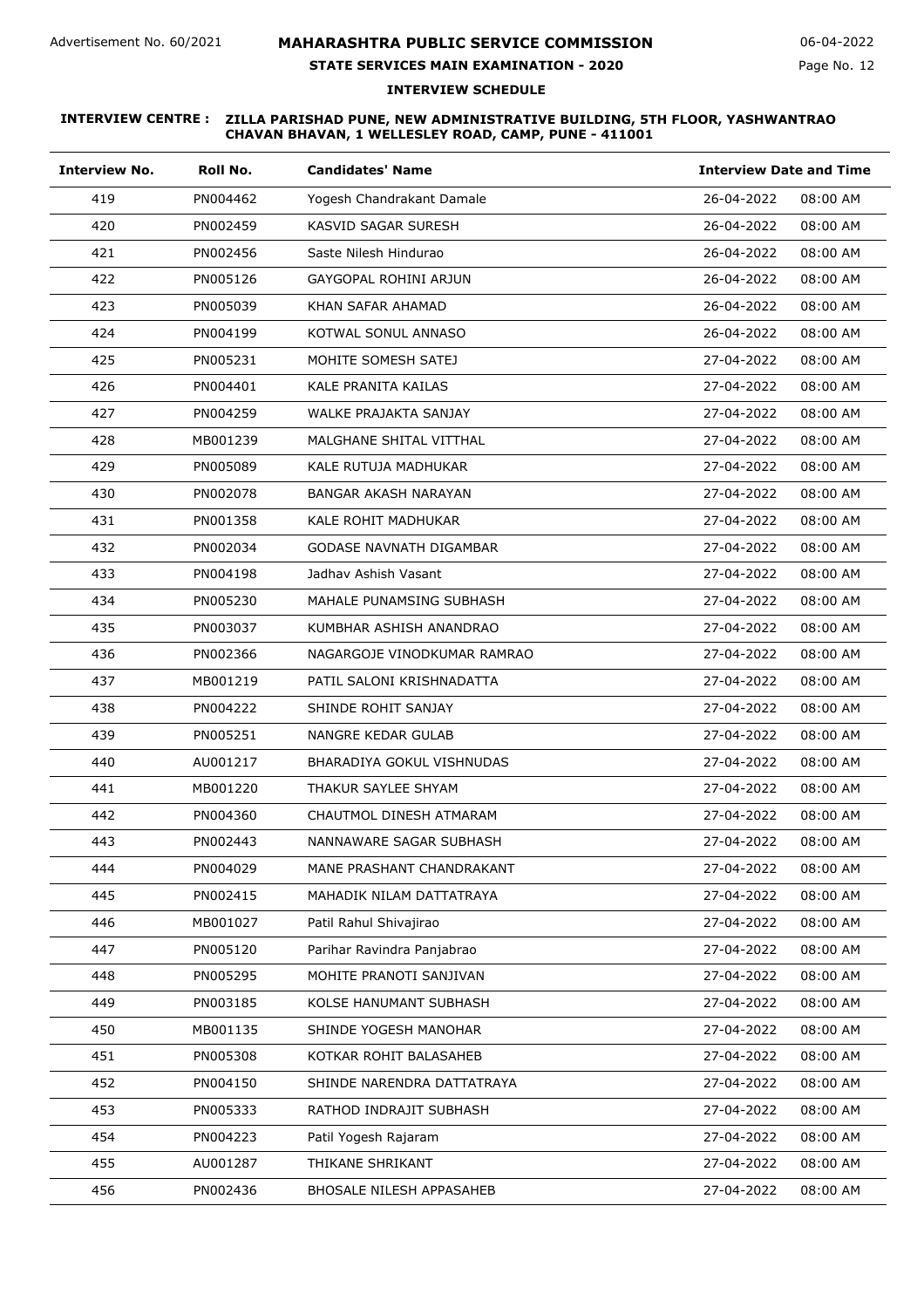# **STATE SERVICES MAIN EXAMINATION - 2020**

### **INTERVIEW SCHEDULE**

| <b>Interview No.</b> | Roll No. | <b>Candidates' Name</b>         | <b>Interview Date and Time</b> |
|----------------------|----------|---------------------------------|--------------------------------|
| 457                  | PN005151 | VAISHNAVI DILIP PUJARI          | 27-04-2022<br>08:00 AM         |
| 458                  | PN005107 | PATHAN AZARUDDIN RAJUBHAI       | 27-04-2022<br>08:00 AM         |
| 459                  | NG001054 | WAGHMARE ANUPAM ZITRUJI         | 27-04-2022<br>08:00 AM         |
| 460                  | NS001146 | AHER VAISHNAVI BAPUSAHEB        | 27-04-2022<br>08:00 AM         |
| 461                  | NS001099 | KHAIRNAR PRATIKSHA SHANTARAM    | 27-04-2022<br>08:00 AM         |
| 462                  | MB001150 | PATIL DARSHANA JAGANNATH        | 27-04-2022<br>08:00 AM         |
| 463                  | PN005162 | AKOLKAR PRAVIN GORKSHANATH      | 27-04-2022<br>08:00 AM         |
| 464                  | PN005193 | SARATE VAIBHAV TAMAJI           | 27-04-2022<br>08:00 AM         |
| 465                  | PN004306 | PHATAK PRADEEP DAYAL            | 27-04-2022<br>08:00 AM         |
| 466                  | PN004367 | PARIHAR AMOL JANARDHAN          | 27-04-2022<br>08:00 AM         |
| 467                  | AU001156 | DHALE BHANUDAS DNYANOBA         | 27-04-2022<br>08:00 AM         |
| 468                  | AU001221 | CHATHE APPA KAILAS              | 27-04-2022<br>08:00 AM         |
| 469                  | PN005276 | HARALE VITTHAL GANPAT           | 27-04-2022<br>08:00 AM         |
| 470                  | PN005159 | <b>GHOLAP SHITAL BALASAHEB</b>  | 27-04-2022<br>08:00 AM         |
| 471                  | PN005289 | GAIKWAD SIDDHARTH SUBHASH       | 27-04-2022<br>08:00 AM         |
| 472                  | PN005183 | Bhadar Suresh Pandurang         | 27-04-2022<br>08:00 AM         |
| 473                  | PN004442 | PARADHI SWAPNIL BHAUSAHEB       | 27-04-2022<br>08:00 AM         |
| 474                  | PN002141 | CHAVAN PRADIP RAGHUNATH         | 27-04-2022<br>08:00 AM         |
| 475                  | PN005315 | <b>BHAROSE NEETA BALASAHEB</b>  | 27-04-2022<br>08:00 AM         |
| 476                  | PN005027 | CHAUDHARI VIVEK BHAUSAHEB       | 27-04-2022<br>08:00 AM         |
| 477                  | PN005324 | TAVARE ROHAN RAJENDRA           | 27-04-2022<br>08:00 AM         |
| 478                  | PN001007 | LONDHE GANESH POPAT             | 27-04-2022<br>08:00 AM         |
| 479                  | PN005019 | WAYKAR PRADEEP ASHOK            | 27-04-2022<br>08:00 AM         |
| 480                  | MB001177 | mandave santosh mohan           | 27-04-2022<br>08:00 AM         |
| 481                  | PN004425 | SHENDAGE PRAMODKUMAR JAGANNATH  | 27-04-2022<br>08:00 AM         |
| 482                  | PN004317 | INGLE ADITYA NARAYAN            | 27-04-2022<br>08:00 AM         |
| 483                  | AU001225 | WAGHMARE SURESH DEVRAO          | 27-04-2022<br>08:00 AM         |
| 484                  | PN003163 | Sayed Iliyas Rahim              | 27-04-2022<br>08:00 AM         |
| 485                  | AU001160 | KARALE RUSHIKESH DEEPAK         | 27-04-2022<br>08:00 AM         |
| 486                  | PN002373 | SHINDE DASHRATH TUKARAM         | 27-04-2022<br>08:00 AM         |
| 487                  | PN004116 | SHINDE RUTUJA HIMMATRAO         | 27-04-2022<br>08:00 AM         |
| 488                  | PN005299 | NULAKE SACHIN VISHNU            | 27-04-2022<br>08:00 AM         |
| 489                  | PN003104 | <b>BAJAGE OMKAR CHANDRAKANT</b> | 28-04-2022<br>08:00 AM         |
| 490                  | PN005347 | KUMBHAR ABHIJIT VASANT          | 28-04-2022<br>08:00 AM         |
| 491                  | PN005350 | PATIL SAMRUDDHI PRAKASH         | 28-04-2022<br>08:00 AM         |
| 492                  | PN003107 | WASEKAR KARISHMA PANDURANG      | 28-04-2022<br>08:00 AM         |
| 493                  | PN005330 | RAHUL BABURAO KHADGIR           | 28-04-2022<br>08:00 AM         |
| 494                  | PN004182 | <b>BANE ATUL RAMKRUSHNA</b>     | 28-04-2022<br>08:00 AM         |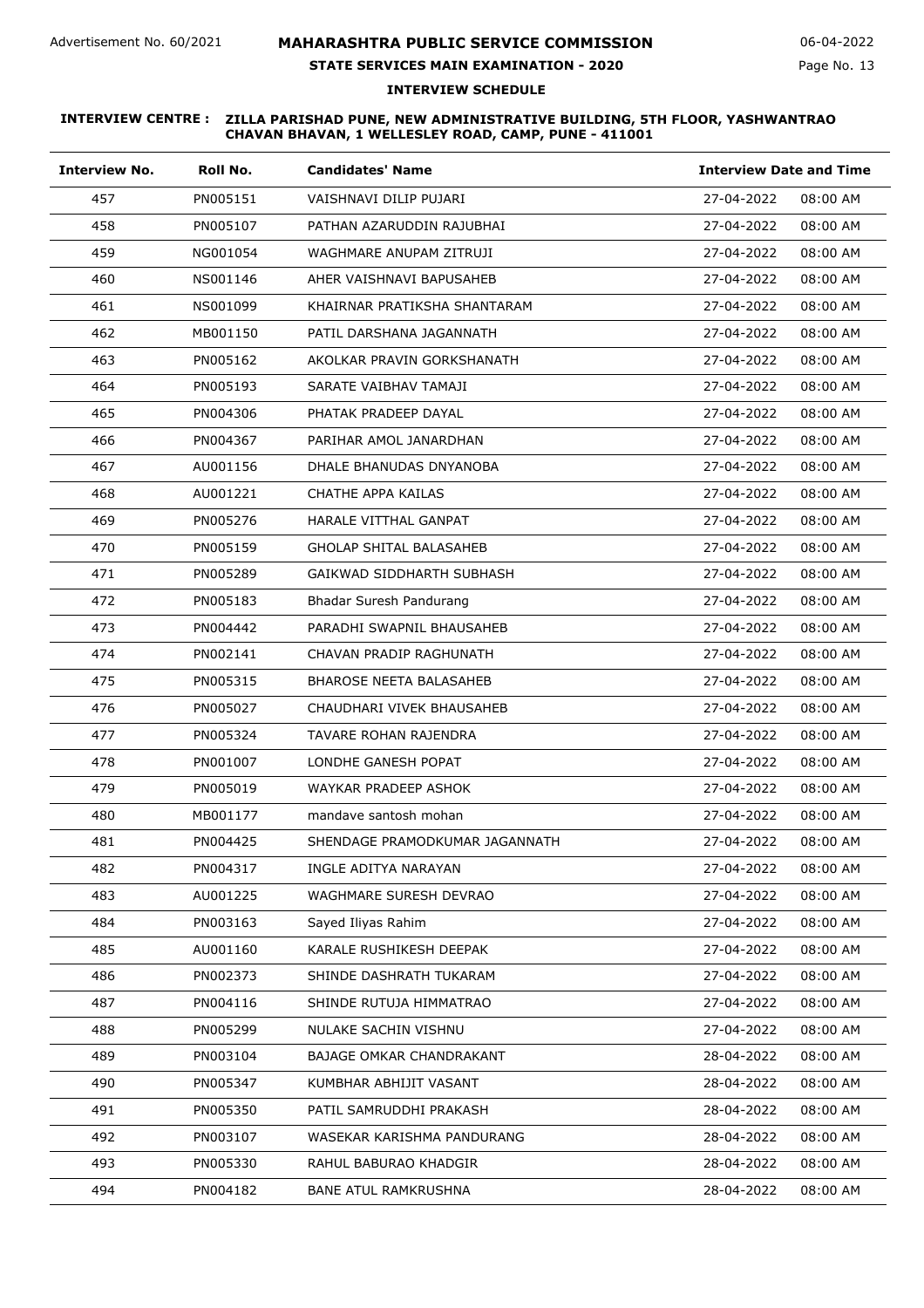# **STATE SERVICES MAIN EXAMINATION - 2020**

### **INTERVIEW SCHEDULE**

| <b>Interview No.</b> | Roll No. | <b>Candidates' Name</b>        | <b>Interview Date and Time</b> |
|----------------------|----------|--------------------------------|--------------------------------|
| 495                  | MB001114 | LOKARE DEEPAK SURESH           | 28-04-2022<br>08:00 AM         |
| 496                  | PN004156 | NIKHIL ANKUSH LANDGE           | 28-04-2022<br>08:00 AM         |
| 497                  | NG001117 | KINAKE RAVI GARIBDAS           | 28-04-2022<br>08:00 AM         |
| 498                  | PN002194 | DATAL GANESH SAMARTH           | 28-04-2022<br>08:00 AM         |
| 499                  | PN002226 | SURYAVANSHI SONAL RAMESH       | 28-04-2022<br>08:00 AM         |
| 500                  | PN005313 | POPALAGHAT KIRAN DEVIDAS       | 28-04-2022<br>08:00 AM         |
| 501                  | PN005243 | ZAREKAR MONICA BALASAHEB       | 28-04-2022<br>08:00 AM         |
| 502                  | PN002461 | <b>GAMBARE TEJAS ARUN</b>      | 28-04-2022<br>08:00 AM         |
| 503                  | PN002424 | ROKADE VIJAY DHANANJAY         | 28-04-2022<br>08:00 AM         |
| 504                  | PN001406 | TUSHAR S JANKAR                | 28-04-2022<br>08:00 AM         |
| 505                  | PN004235 | <b>GHODAKE DEEPAK ANKUSH</b>   | 28-04-2022<br>08:00 AM         |
| 506                  | AU001053 | Akulwar Ranjeet Suryakant      | 28-04-2022<br>08:00 AM         |
| 507                  | AU001296 | <b>GAWALI GOVIND BHAGWAT</b>   | 28-04-2022<br>08:00 AM         |
| 508                  | PN005216 | SHRIKANT RAMESH DARADE         | 28-04-2022<br>08:00 AM         |
| 509                  | PN005277 | JADHAV OMKESH UTTAMRAO         | 28-04-2022<br>08:00 AM         |
| 510                  | PN004042 | GAVALI PALLAVI BABASAHEB       | 28-04-2022<br>08:00 AM         |
| 511                  | PN005052 | PAWAR SURAJ PRAVIN             | 28-04-2022<br>08:00 AM         |
| 512                  | MB001208 | CHAVAN SHRADDHA SHANKAR        | 28-04-2022<br>08:00 AM         |
| 513                  | PN004113 | JAGDALE MEERA ASHOK            | 28-04-2022<br>08:00 AM         |
| 514                  | AU001168 | KAWALE VIJAY WAMANRAO          | 28-04-2022<br>08:00 AM         |
| 515                  | PN004414 | SHINDE PRERANA AVINASH         | 28-04-2022<br>08:00 AM         |
| 516                  | NS001160 | <b>GAWALI DINESH DATTATRAY</b> | 28-04-2022<br>08:00 AM         |
| 517                  | MB001297 | JADHAV NAMITA KISHOR           | 28-04-2022<br>08:00 AM         |
| 518                  | PN004325 | SHRIHARI SIDRAM SOLANKE        | 28-04-2022<br>08:00 AM         |
| 519                  | PN005303 | PATIL MAKARAND SAYAJIRAO       | 28-04-2022<br>08:00 AM         |
| 520                  | PN003098 | Shah Sonal Vikas               | 28-04-2022<br>08:00 AM         |
| 521                  | AU001299 | SONAWANE SAURABH JAYWANTRAO    | 28-04-2022<br>08:00 AM         |
| 522                  | PN002340 | WARKHADE POOJA POPATRAO        | 28-04-2022<br>08:00 AM         |
| 523                  | NS001144 | AHER TEJASVINI PRAFULLA        | 28-04-2022<br>08:00 AM         |
| 524                  | NS001093 | JADHAV RAHUL LAXMAN            | 28-04-2022<br>08:00 AM         |
| 525                  | PN003029 | DHIMATE SUNITA PANDURANG       | 28-04-2022<br>08:00 AM         |
| 526                  | MB001269 | KUTE YOGITA VILAS              | 28-04-2022<br>08:00 AM         |
| 527                  | PN004278 | NADAF AMIR SARDAR              | 28-04-2022<br>08:00 AM         |
| 528                  | PN003178 | GIRAME PRAVIN SURYAKANT        | 28-04-2022<br>08:00 AM         |
| 529                  | PN004244 | MAGDUM VAIBHAV DADASO          | 28-04-2022<br>08:00 AM         |
| 530                  | AU001295 | UGALE YOGESH NAMDEO            | 28-04-2022<br>08:00 AM         |
| 531                  | PN004300 | VARWATE SONALI SHRIMANT        | 28-04-2022<br>08:00 AM         |
| 532                  | AM001043 | Talhar Gaurav Gangadharrao     | 28-04-2022<br>08:00 AM         |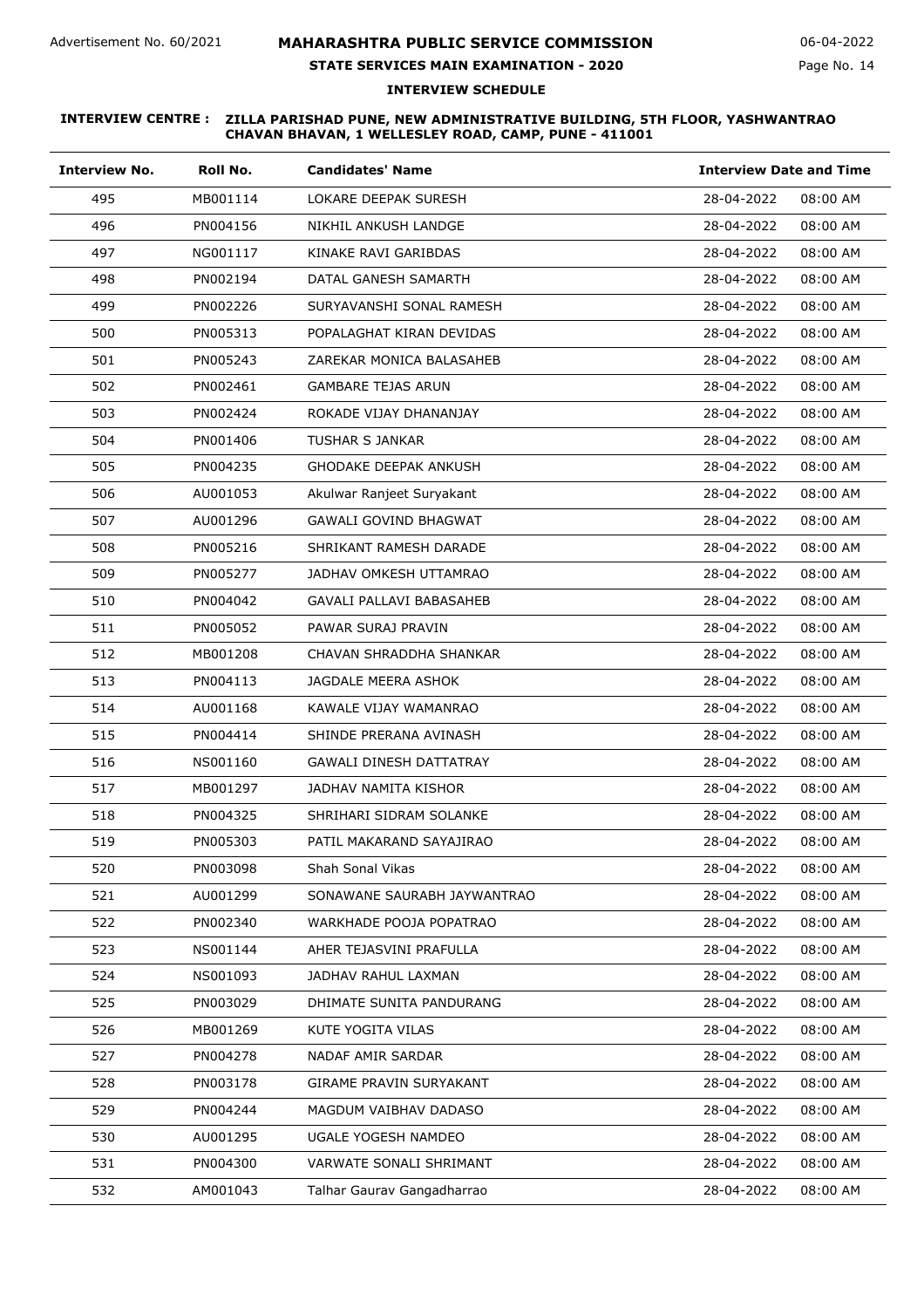# **STATE SERVICES MAIN EXAMINATION - 2020**

Page No. 15 06-04-2022

### **INTERVIEW SCHEDULE**

| <b>Interview No.</b> | Roll No. | <b>Candidates' Name</b>         | <b>Interview Date and Time</b> |
|----------------------|----------|---------------------------------|--------------------------------|
| 533                  | PN005177 | KORDE ARCHANA ASHOK             | 28-04-2022<br>08:00 AM         |
| 534                  | NS001167 | SALVE YOGESH VILASRAO           | 28-04-2022<br>08:00 AM         |
| 535                  | NS001070 | PATIL RUTUJA JAYAWANTRAO        | 28-04-2022<br>08:00 AM         |
| 536                  | AU001273 | CHAVAN TUSHAR MANOHAR           | 28-04-2022<br>08:00 AM         |
| 537                  | PN002458 | CHOUDHARI PRAFUL GOPALRAO       | 28-04-2022<br>08:00 AM         |
| 538                  | PN005036 | Lodhe Avinash Vikram            | 28-04-2022<br>08:00 AM         |
| 539                  | PN005119 | PATIL PRAMOD JAYASING           | 28-04-2022<br>08:00 AM         |
| 540                  | PN004085 | KALE SUNIL SHESHRAO             | 28-04-2022<br>08:00 AM         |
| 541                  | PN004236 | GODE ROSHANI KESHAV             | 28-04-2022<br>08:00 AM         |
| 542                  | PN005093 | GAVALI VAIBHAV KISAN            | 28-04-2022<br>08:00 AM         |
| 543                  | PN004247 | KAWARE PRASHANT PRAKASHAPPA     | 28-04-2022<br>08:00 AM         |
| 544                  | NS001152 | BHADANE AMIT PRAKASH            | 08:00 AM<br>28-04-2022         |
| 545                  | PN001039 | <b>BISKITE SURAJ PANDURANG</b>  | 08:00 AM<br>28-04-2022         |
| 546                  | PN005176 | Sonje Durgesh Nilkanth          | 28-04-2022<br>08:00 AM         |
| 547                  | MB001207 | SHINDE ABHIJEET PRADEEP         | 28-04-2022<br>08:00 AM         |
| 548                  | PN005217 | ABASAHEB BALCHAND MANAL         | 28-04-2022<br>08:00 AM         |
| 549                  | PN002368 | MORDE VAIBHAV BABAN             | 28-04-2022<br>08:00 AM         |
| 550                  | PN005279 | NAWALE VISHAL MURLIDHAR         | 28-04-2022<br>08:00 AM         |
| 551                  | AU001302 | DHURPATE AMOL MOHAN             | 28-04-2022<br>08:00 AM         |
| 552                  | AU001124 | AULWAR SAIKIRAN SAILU           | 28-04-2022<br>08:00 AM         |
| 553                  | PN004049 | KULSANGE RAKESH VASANT          | 29-04-2022<br>08:00 AM         |
| 554                  | PN005267 | JADHAV ANAND SUDAMRAO           | 29-04-2022<br>08:00 AM         |
| 555                  | AU001174 | <b>VAIBHAV GANGURDE</b>         | 29-04-2022<br>08:00 AM         |
| 556                  | PN005353 | DHERE VISHAL ASHOK              | 29-04-2022<br>08:00 AM         |
| 557                  | PN003216 | SHITOLE PRASAD ANIL             | 29-04-2022<br>08:00 AM         |
| 558                  | PN005351 | PATIL AJAY SANJAY               | 29-04-2022<br>08:00 AM         |
| 559                  | AM001054 | <b>GADLING AKSHAY BABARAO</b>   | 29-04-2022<br>08:00 AM         |
| 560                  | PN001273 | KADAM SAGAR VISHWAS             | 29-04-2022<br>08:00 AM         |
| 561                  | PN002448 | PASALE APPASAHEB LAXMAN         | 29-04-2022<br>08:00 AM         |
| 562                  | MB001128 | KUTE MEGHA VILAS                | 29-04-2022<br>08:00 AM         |
| 563                  | MB001309 | ANUSE SHAMA GANPAT              | 29-04-2022<br>08:00 AM         |
| 564                  | PN004450 | Dhainje Pramod Arjun            | 29-04-2022<br>08:00 AM         |
| 565                  | PN003234 | CHAVAN KEDAR KHANDERAO          | 29-04-2022<br>08:00 AM         |
| 566                  | AU001317 | KAILASH DAMODHAR KHEDEKAR       | 29-04-2022<br>08:00 AM         |
| 567                  | PN004314 | KHANDERAI CHETANA NAMDEO        | 29-04-2022<br>08:00 AM         |
| 568                  | PN004305 | SHINGADE KOMAL RAGHU            | 29-04-2022<br>08:00 AM         |
| 569                  | AU001249 | Patil Kunal Madhukar            | 29-04-2022<br>08:00 AM         |
| 570                  | PN004173 | SURYAWANSHI SHUBHANGI LAXMANRAO | 29-04-2022<br>08:00 AM         |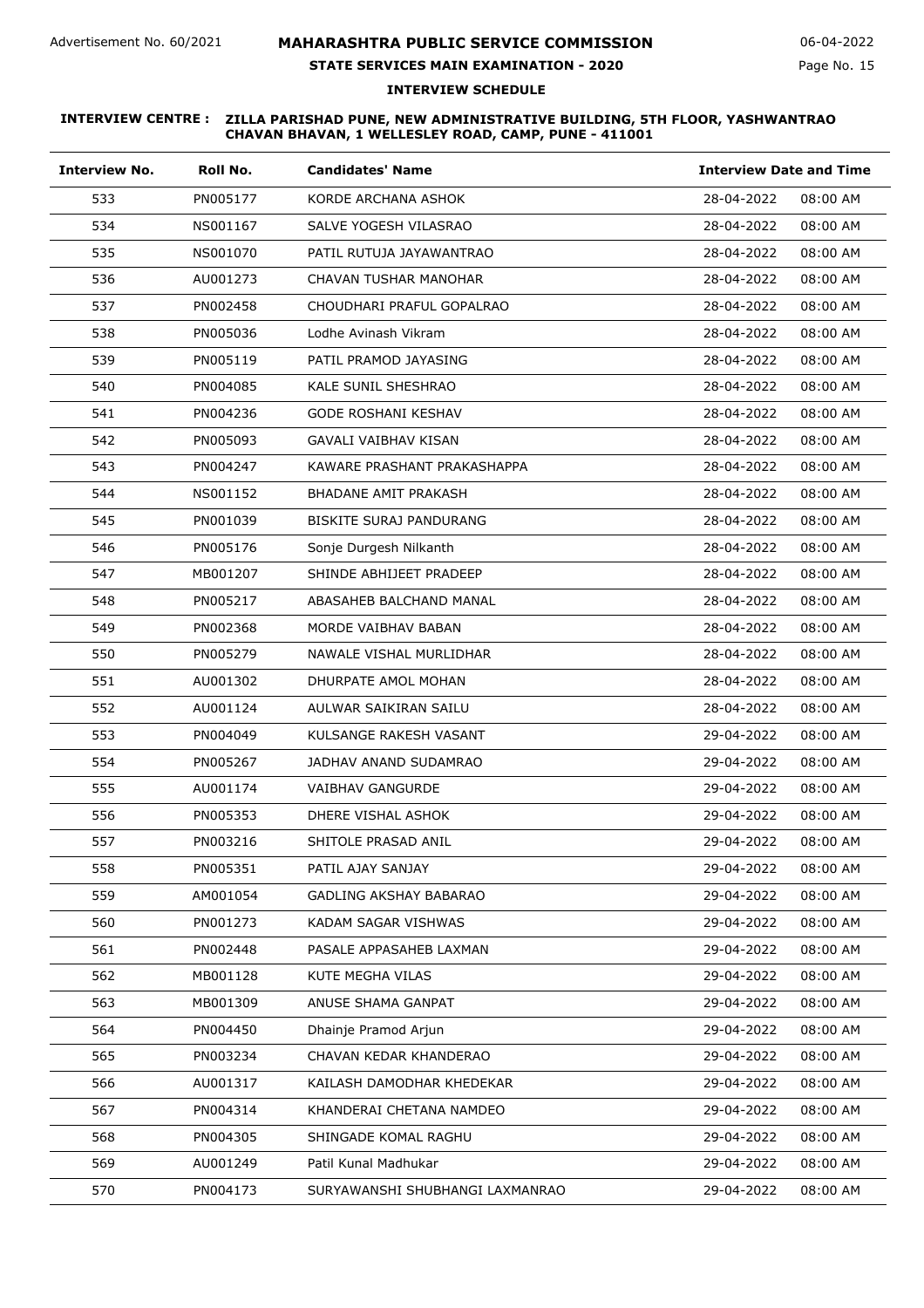# **STATE SERVICES MAIN EXAMINATION - 2020**

**INTERVIEW SCHEDULE**

| <b>Interview No.</b> | Roll No. | <b>Candidates' Name</b>          | <b>Interview Date and Time</b> |
|----------------------|----------|----------------------------------|--------------------------------|
| 571                  | AU001197 | DANDGE SHRADDHA DILIP            | 29-04-2022<br>08:00 AM         |
| 572                  | PN004183 | SHOBHA ASHOK LAGAD               | 29-04-2022<br>08:00 AM         |
| 573                  | PN005285 | NALAWADE DHIRAJ ASHOK            | 29-04-2022<br>08:00 AM         |
| 574                  | AU001270 | Vasave Shirish Govind            | 29-04-2022<br>08:00 AM         |
| 575                  | NS001123 | Nirgude Madhuri Ramesh           | 29-04-2022<br>08:00 AM         |
| 576                  | PN002472 | KOLHE AKSHAYKUMAR SHIVAJI        | 29-04-2022<br>08:00 AM         |
| 577                  | PN004435 | SANAGAR PRANAV TANAJI            | 29-04-2022<br>08:00 AM         |
| 578                  | MB001243 | RASAM SONALI RAMESH              | 29-04-2022<br>08:00 AM         |
| 579                  | PN004364 | shelke yogita nivratti           | 29-04-2022<br>08:00 AM         |
| 580                  | PN002395 | SALVE PAVAN BABAN                | 29-04-2022<br>08:00 AM         |
| 581                  | PN004134 | VISAPURE SHIVAM DATTATRAY        | 29-04-2022<br>08:00 AM         |
| 582                  | PN002312 | PAWAR SHUBHAM PANDURANG          | 29-04-2022<br>08:00 AM         |
| 583                  | PN005297 | PATIL VAIBHAV SHANKAR            | 29-04-2022<br>08:00 AM         |
| 584                  | PN005174 | BAHIR ASHOK NAVNATH              | 29-04-2022<br>08:00 AM         |
| 585                  | AU001129 | <b>TELANGARE SUNIL TARACHAND</b> | 29-04-2022<br>08:00 AM         |
| 586                  | PN004213 | DESAI SAYALI SANTAJIRAO          | 29-04-2022<br>08:00 AM         |
| 587                  | MB001181 | SACHIN UTTAM CHAVHAN             | 29-04-2022<br>08:00 AM         |
| 588                  | MB001048 | NEVGE VISHAL SAMPAT              | 29-04-2022<br>08:00 AM         |
| 589                  | PN003222 | <b>BOBADE SURAJ ASHOK</b>        | 29-04-2022<br>08:00 AM         |
| 590                  | MB001245 | SHINDE YOGRAJ VISHWAS            | 29-04-2022<br>08:00 AM         |
| 591                  | PN003036 | RAYKAR DEVRAM DASHRATH           | 29-04-2022<br>08:00 AM         |
| 592                  | MB001037 | SHINDE SUPRIYA BALASAHEB         | 29-04-2022<br>08:00 AM         |
| 593                  | PN002387 | PADWAL VAIBHAV BALU              | 29-04-2022<br>08:00 AM         |
| 594                  | PN005237 | MUNDADA NAMRATA VIJAYKUMAR       | 29-04-2022<br>08:00 AM         |
| 595                  | PN005097 | LENDAVE SUDHAKAR SUKDEO          | 29-04-2022<br>08:00 AM         |
| 596                  | PN005078 | JADHAV KANCHAN LAXMAN            | 29-04-2022<br>08:00 AM         |
| 597                  | PN003211 | S B sundari                      | 29-04-2022<br>08:00 AM         |
| 598                  | PN004242 | PATIL DEVENDRA SURYAKANT         | 29-04-2022<br>08:00 AM         |
| 599                  | PN004203 | SHIRKE VIKRAM NANDKUMAR          | 29-04-2022<br>08:00 AM         |
| 600                  | PN001434 | PHARATE NIKHIL LAXMAN            | 29-04-2022<br>08:00 AM         |
| 601                  | PN005013 | Vilas Narwate                    | 29-04-2022<br>08:00 AM         |
| 602                  | PN004297 | SHAHAPURE SHIRISHAKUMAR BAPUSO   | 29-04-2022<br>08:00 AM         |
| 603                  | PN004478 | <b>BAND BADAM SHAHADEV</b>       | 29-04-2022<br>08:00 AM         |
| 604                  | PN002398 | PRADIP MAHADEV TUPPAT            | 29-04-2022<br>08:00 AM         |
| 605                  | PN003209 | YADAV APARNA JAYSING             | 29-04-2022<br>08:00 AM         |
| 606                  | PN003170 | HAIBATE KARAN SHRIKISHAN         | 29-04-2022<br>08:00 AM         |
| 607                  | PN005348 | PATIL JAYDIP SARJERAO            | 29-04-2022<br>08:00 AM         |
| 608                  | AU001159 | KHAIRNAR PRASHANT NARENDRA       | 29-04-2022<br>08:00 AM         |